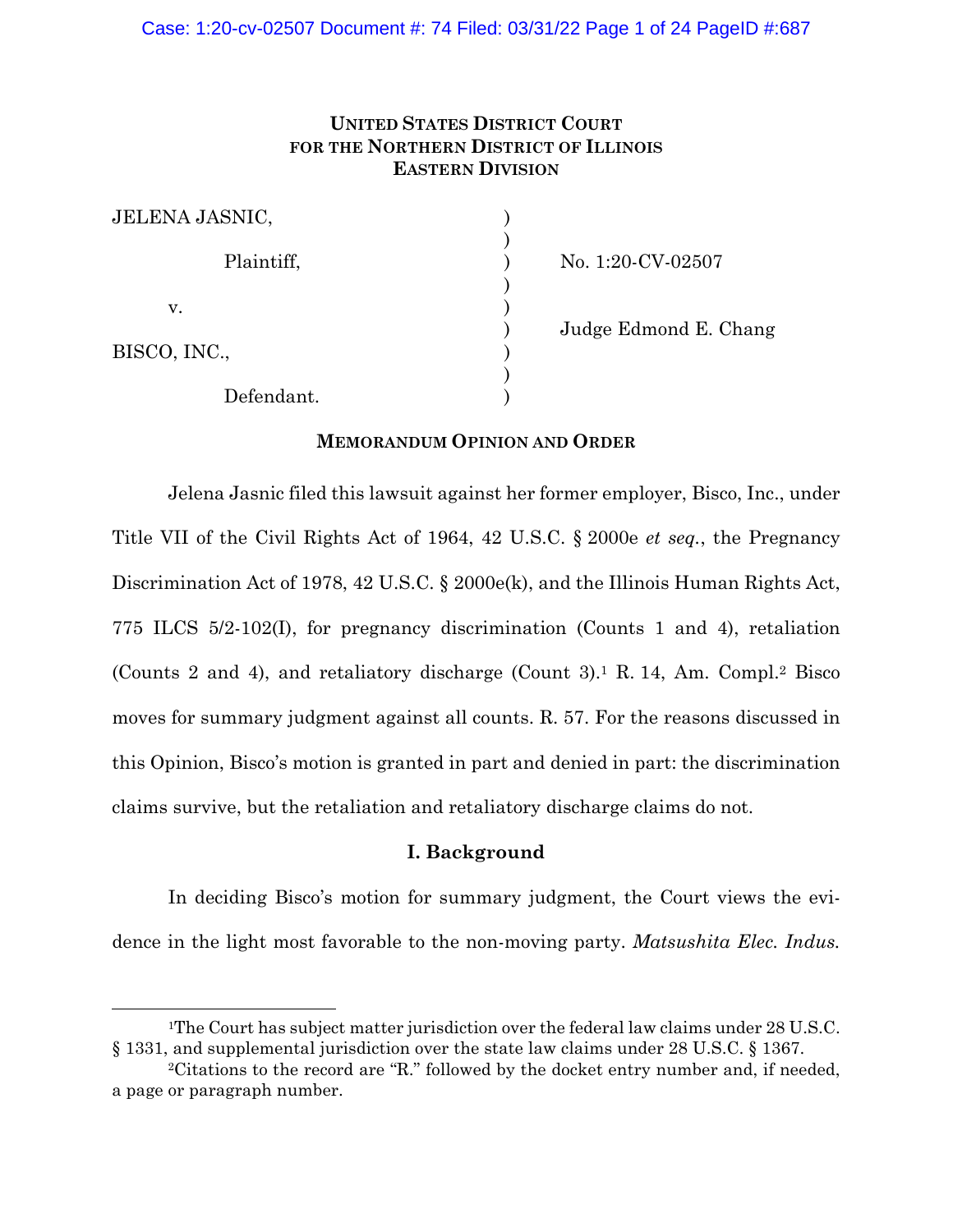*Co. v. Zenith Radio Corp.*, 475 U.S. 574, 587 (1986). The facts below are undisputed unless otherwise noted.

## **A. Local Rule 56.1**

First, Bisco asserts that Jasnic's response to its Statement of Facts failed to comply with Local Rule 56.1 R 58, Def.'s Reply at 2–4. Local Rule 56.1 governs motions for summary judgment in this District. It requires the moving party to provide "a statement of material facts as to which the moving party contends there is no genuine issue." L.R. 56.1(a)(3). The non-moving party is then required to respond to "each numbered paragraph in the moving party's statement, including, in the case of any disagreement, specific references to the affidavits, parts of the record, and other supporting materials relied upon." L.R. 56.1(b)(3)(B).

Bisco contends that Jasnic failed to comply with this Rule in several ways. In multiple instances, Jasnic purportedly made conclusory arguments that do not dispute the factual statement. R. 70, Def.'s Reply at 3. Bisco points to Jasnic's response to Defendant's Statement of Facts ¶¶ 28, 29, 40, 43, 46, 49, 52, 53. *Id.* at 3–4. Bisco is mistaken. It is true that conclusory allegations are not evidence. *Montgomery v. Am. Airlines*, *Inc.*, 626 F.3d 382, 389 (7th Cir. 2010). But to the extent that Jasnic disputes Bisco's contentions based on her personal knowledge or firsthand experience, and the contentions are backed up by evidence (whether her own deposition testimony or otherwise), that is sufficient to dispute a material fact even if the contentions are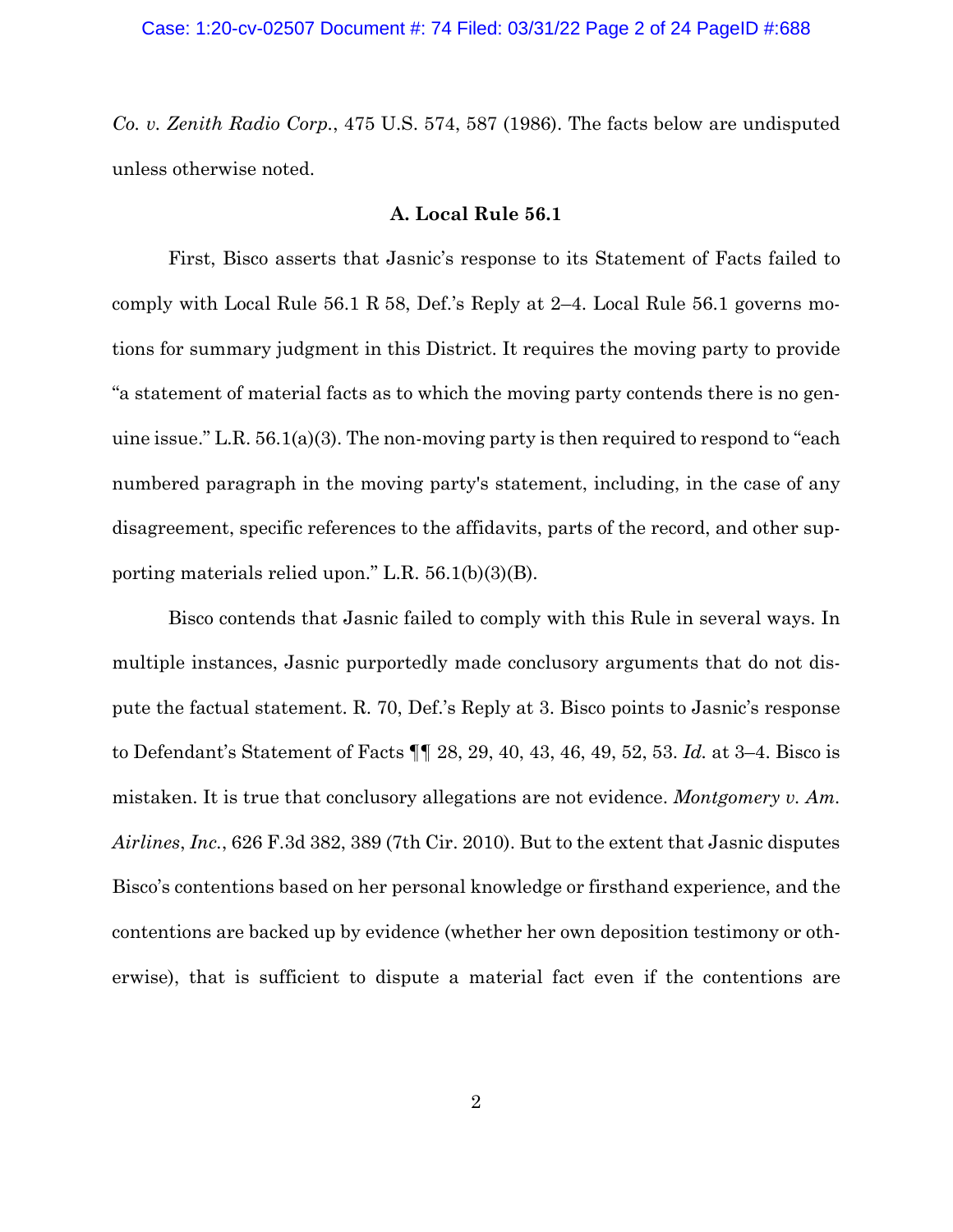## Case: 1:20-cv-02507 Document #: 74 Filed: 03/31/22 Page 3 of 24 PageID #:689

otherwise uncorroborated by other evidence or is self-serving. *Id.* (cleaned up).3 For example, Bisco accuses Jasnic of contradicting Carolyn Suh's (the supervisor of Jasnic's own supervisor) mental state on whether Suh was aware of Jasnic's pregnancy. *See* Pl.'s Resp. DSOF ¶¶ 28, 29, 40. Even though Jasnic does not point to *direct* evidence that contradicts Suh's assertion that she did not know about Jasnic's pregnancy during the pertinent time, Jasnic may rely on *circumstantial* evidence to establish that Suh knew. As detailed later in this Opinion, Jasnic asserts that the chronology of events would allow a reasonable factfinder to believe that Suh knew of Jasnic's pregnancy before putting Jasnic on a performance improvement plan. That is not impermissible second-guessing of the mental state of Suh: that is simply putting pieces of circumstantial evidence together. On the main, Jasnic's 56.1 responses are permissible.

## **B. Facts**

Jelena Jasnic worked as a product manager at Bisco, Inc., a dental medicaldevice manufacturer, beginning in March 2018. DSOF ¶¶ 1, 2.4 Jasnic was initially supervised by Patrick Park, but that changed on April 1, 2019, when Katherine Steyer, Bisco's product marketing manager, became Jasnic's supervisor. *Id.* ¶¶ 3, 4.

<sup>3</sup>This Opinion uses (cleaned up) to indicate that internal quotation marks, alterations, and citations have been omitted from quotations. *See* Jack Metzler, *Cleaning Up Quotations*, 18 Journal of Appellate Practice and Process 143 (2017).

<sup>4</sup>Citations to the parties' Local Rule 56.1 Statements of Fact are "DSOF" (for Bisco's Statement of Facts) [R. 59]; "PSOAF" (for Jasnic's Statement of Additional Facts) [R. 71]; "Pl.'s Resp. DSOF" (for Jasnic's response to Bisco's Statement of Facts) [R. 61]; and "Def.'s Resp. PSOAF" (for Bisco's Response to Jasnic's Statement of Additional Facts) [R. 71], followed by the paragraph number.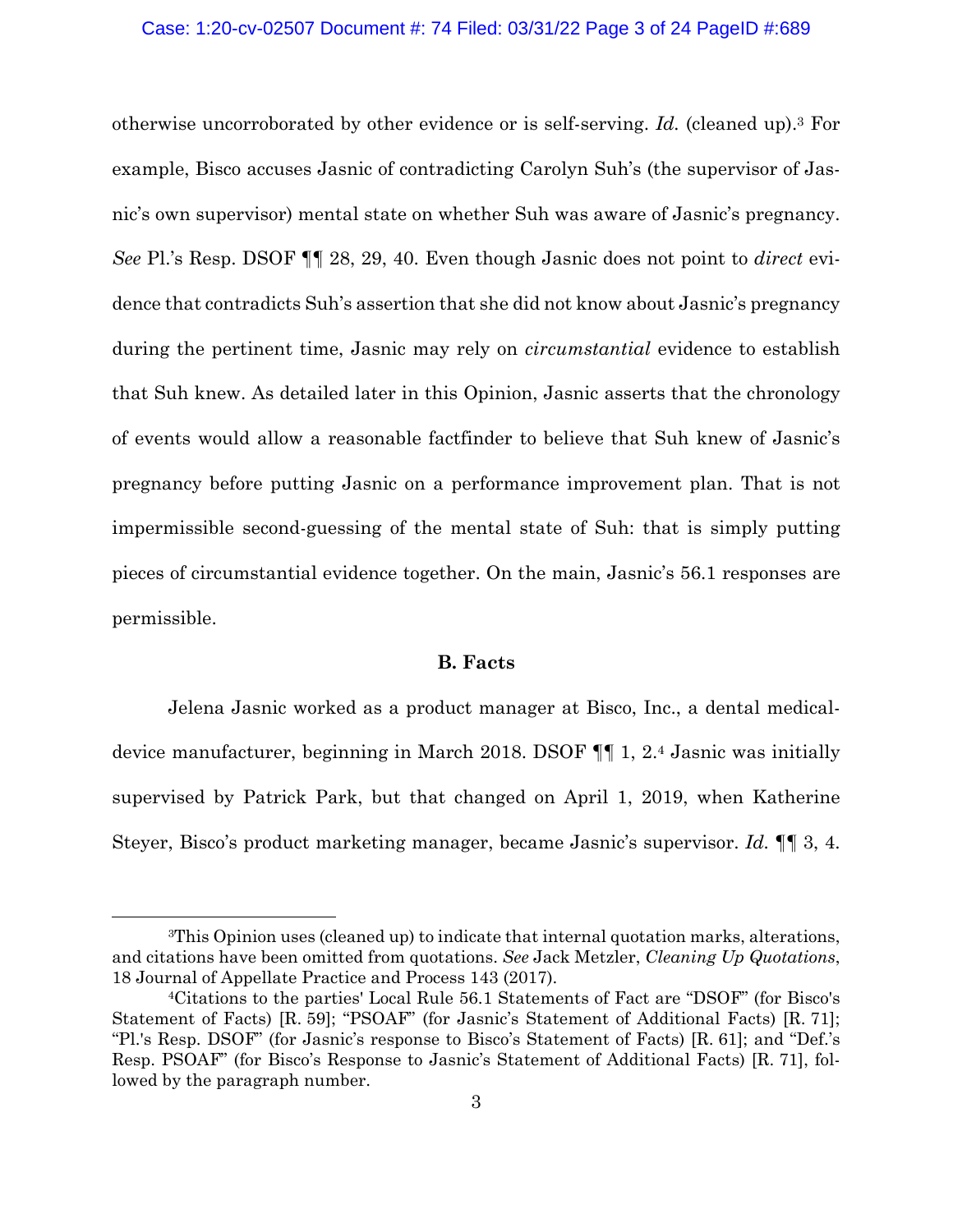### Case: 1:20-cv-02507 Document #: 74 Filed: 03/31/22 Page 4 of 24 PageID #:690

Steyer, in turn, reported to Carolyn Suh, Bisco's Director of Global Marketing, who manages all marketing team members. *Id.* ¶¶ 5–7.

The parties dispute the quality of Jasnic's work performance after Steyer became her supervisor. Jasnic maintains that she "always met all of Bisco's employment expectations" and was never criticized for her work performance. PSOAF ¶ 1. Indeed, according to Jasnic's yearly performance review in March 2019 (the month before the change in supervisors), Park reported that Jasnic followed all company policies, is a team player, and he believed Jasnic would go far in the company. PSOAF ¶ 3, *see* R. 60-1, Pl.'s Exh. A, Performance Evaluation. She received a salary increase after this review. PSOAF ¶ 4.

In contrast, Bisco contends that even before Steyer became Jasnic's supervisor, Park told Steyer that Jasnic would often miss details and make mistakes in her work. DSOF ¶ 17. Steyer asserts that she too criticized Jasnic within the first month of supervising her. *Id.* ¶ 18; Def.'s Resp. PSOAF ¶ 5. Jasnic denies receiving any of these criticisms. PSOAF ¶ 5; Pl.'s Resp. DSOF ¶ 18.

In July 2019, Jasnic was assigned a project concerning "post-market surveillance documents." DSOF ¶ 19. The parties contest whether Jasnic satisfactorily completed the project. Bisco alleges that Jasnic failed to meet deadlines, presented reports out of order, and was not following project requests. DSOF ¶ 20; Def.'s Resp. PSOAF ¶ 5. In contrast, Jasnic explains that the surveillance project was not even part of her job description, she completed the project on-time, and was never disciplined for her performance on this project. PSOAF ¶ 5; Pl.'s Resp. DSOF ¶¶ 19, 20.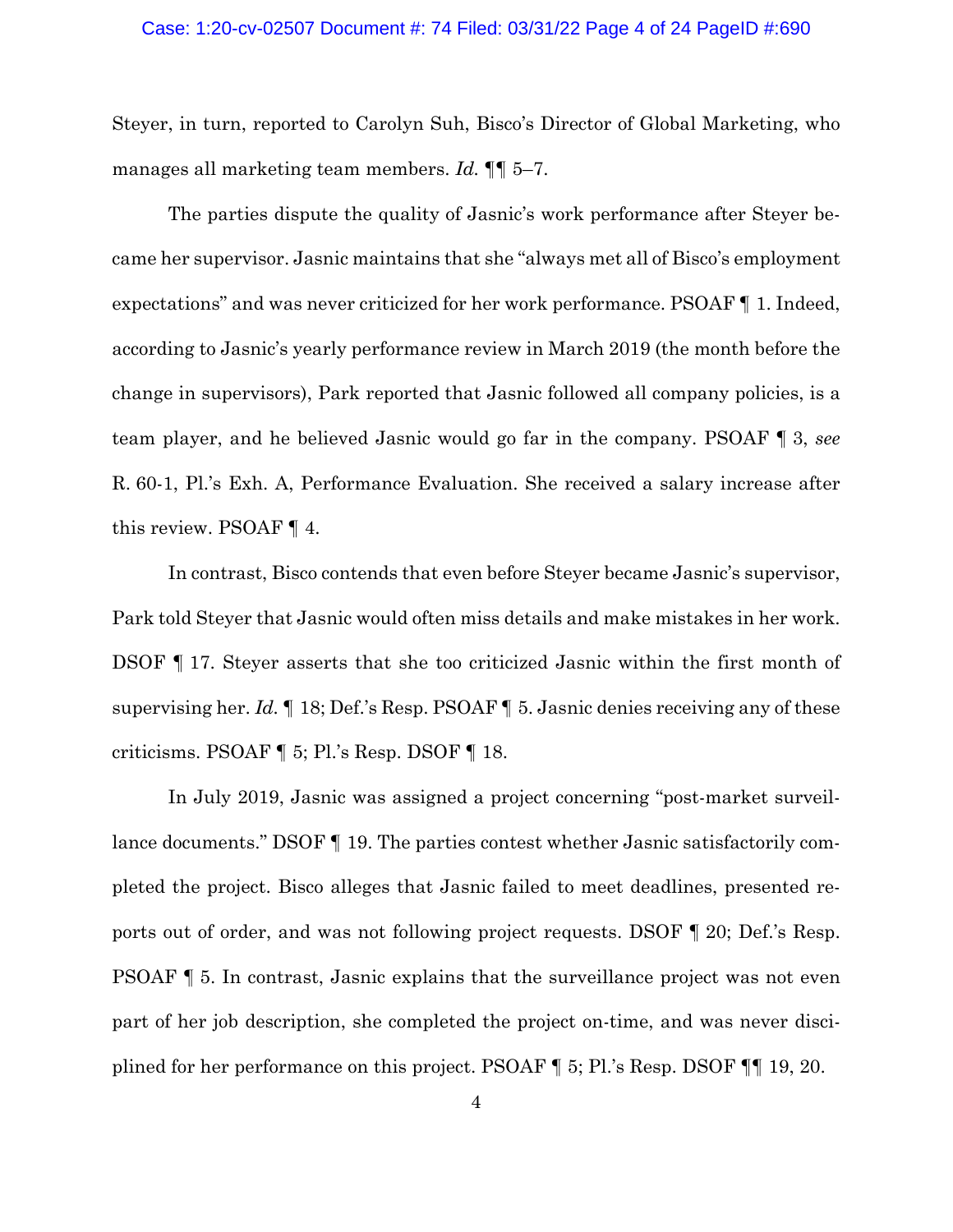## Case: 1:20-cv-02507 Document #: 74 Filed: 03/31/22 Page 5 of 24 PageID #:691

In August 2019, Jasnic informed Steyer that Jasnic was six weeks pregnant. Jasnic asked Steyer to keep the pregnancy confidential, and Steyer agreed to do so. DSOF ¶ 21; Pl.'s Resp. DSOF ¶ 21.

In September 2019, Jasnic was allegedly assigned the TheraCal LC and All-Bond Universal accounts, the top two best-selling Bisco products. DSOF ¶ 41; Pl.'s Resp. DSOF ¶ 41. Although Bisco alleges that Jasnic failed to contribute to the project, DSOF ¶¶ 42–45, Jasnic asserts that she actually "had no part in it." Pl.'s Resp. DSOF ¶ 41; *see* R. 59-4, Pl.'s Exh. D, Jelena Jasnic Dep. at 131:6–132:6.

On September 27, 2019, Suh directed Steyer to put Jasnic on a performance improvement plan (commonly known as a PIP). DSOF ¶ 28. The parties disagree over the justification for the PIP. From Bisco's perspective the immediate impetus was Jasnic's performance at a convention. Specifically, in early September 2019, Jasnic attended an American Dental Association (ADA) convention in San Francisco. DSOF ¶¶ 23, 25; PSOAF ¶ 11. Bisco alleges that Jasnic failed to show up for a Bisco-paid outing (a tour of Alcatraz) that she previously had committed to attending, and also did not engage with guests as was required by her job. DSOF ¶ 30, 33; Def.'s Resp. PSOAF ¶ 13. Bisco also contends that Jasnic failed to appear at Bisco's booth on the Friday of the convention—choosing instead to have coffee with a friend. DSOF  $\P$  31, 35.

Jasnic denies doing anything wrong at the convention. Pl.'s Resp. DSOF ¶¶ 30– 35. Jasnic asserts that she did not attend the Alcatraz trip because it was voluntary and because she had morning sickness (it takes a boat ride to get to Alcatraz). PSOAF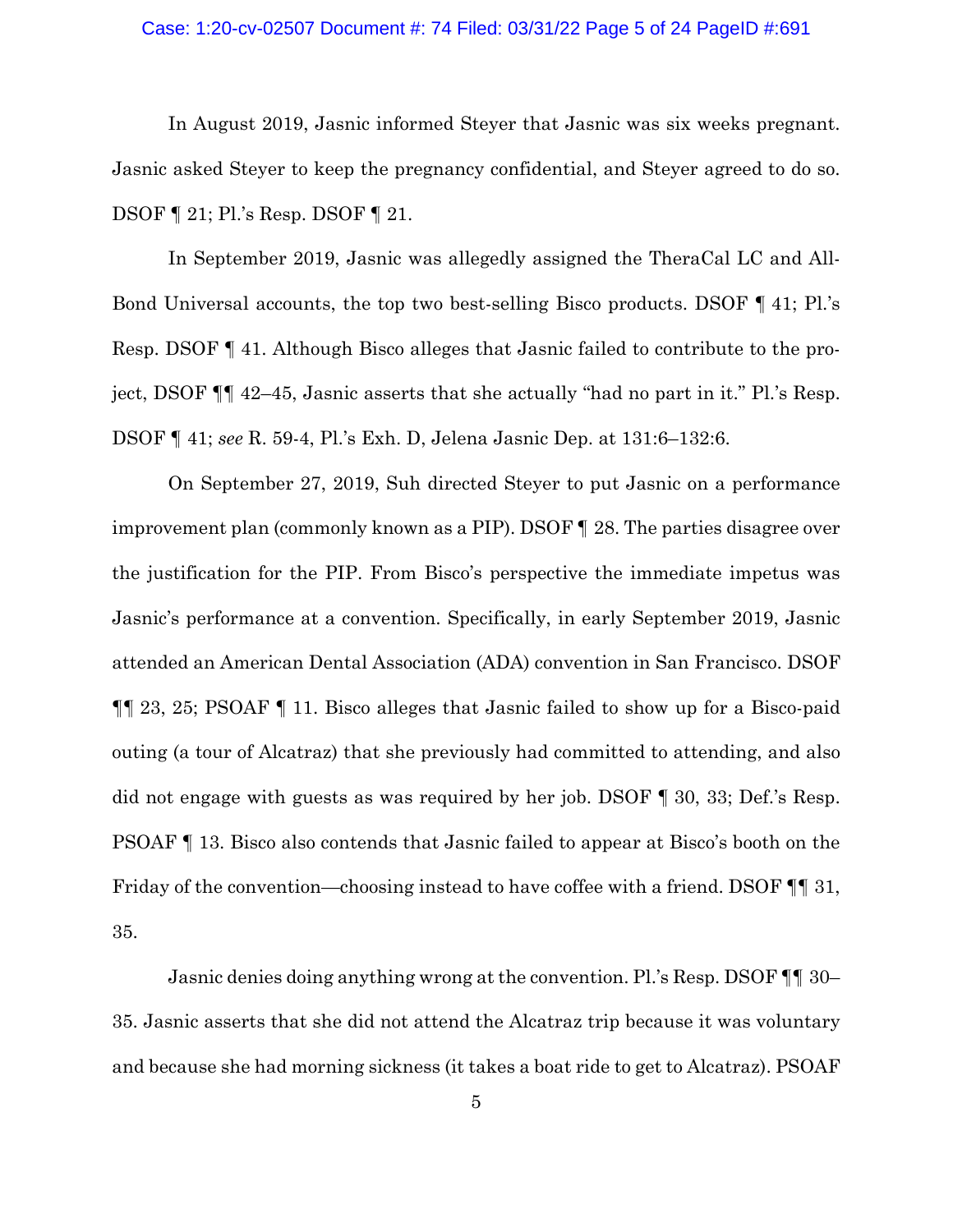¶ 13; Pl.'s Resp. DSOF ¶ 33. Jasnic says that she completed all her job duties, including appearing at Bisco's booth on the Friday of the convention. Pl.'s Resp. DSOF ¶¶ 31–32. In any event, Jasnic was put on the PIP—crucially, the PIP refers only to Bisco's criticisms of Jasnic related to the ADA convention. *See* R. 59-3, Def.'s Exh. 1, 09/27/2019 PIP; DSOF ¶ 39. The absence of any other written basis for the PIP is an important fact, as explained later in this Opinion.

Three days after receiving the PIP, Jasnic told Suh she was pregnant. DSOF ¶ 40. During the same conversation, Jasnic allegedly complained to Suh that the PIP was based on her pregnancy and thus discriminatory. PSOAF ¶ 15, 16. Jasnic had made similar complaints to Steyer earlier that month (September 2019). *Id.* ¶ 18. When nothing was done, Jasnic complained to Mike Smith in Human Resources. *Id.* ¶ 20. Yet still nothing was done to resolve her complaint. *Id.* In contrast, Bisco denies that Jasnic ever complained about the PIP being a product of pregnancy discrimination. Def.'s Resp. DSOF ¶¶ 15, 16, 18, 20.

As part of the PIP, Jasnic was subject to periodic performance reviews in 30, 60, and 90 days. DSOF ¶ 38. During Jasnic's second PIP review in November 2019, Steyer<sup>5</sup> noted that Jasnic did not achieve the intended metric of "positivity and performing as a team player." R. 59-3, Def.'s Exh. 2, 11/01/2019 PIP; DSOF ¶ 46. According to Steyer, Jasnic fell short on that aptitude because she had sarcastically spoken about the PIP to her colleagues and communicated over email instead of face-to-face;

<sup>5</sup>Because Steyer signs as the "Manager / Supervisor" of Pl.'s Exhs. 1–3, the Court infers that she provided the written feedback on each PIP.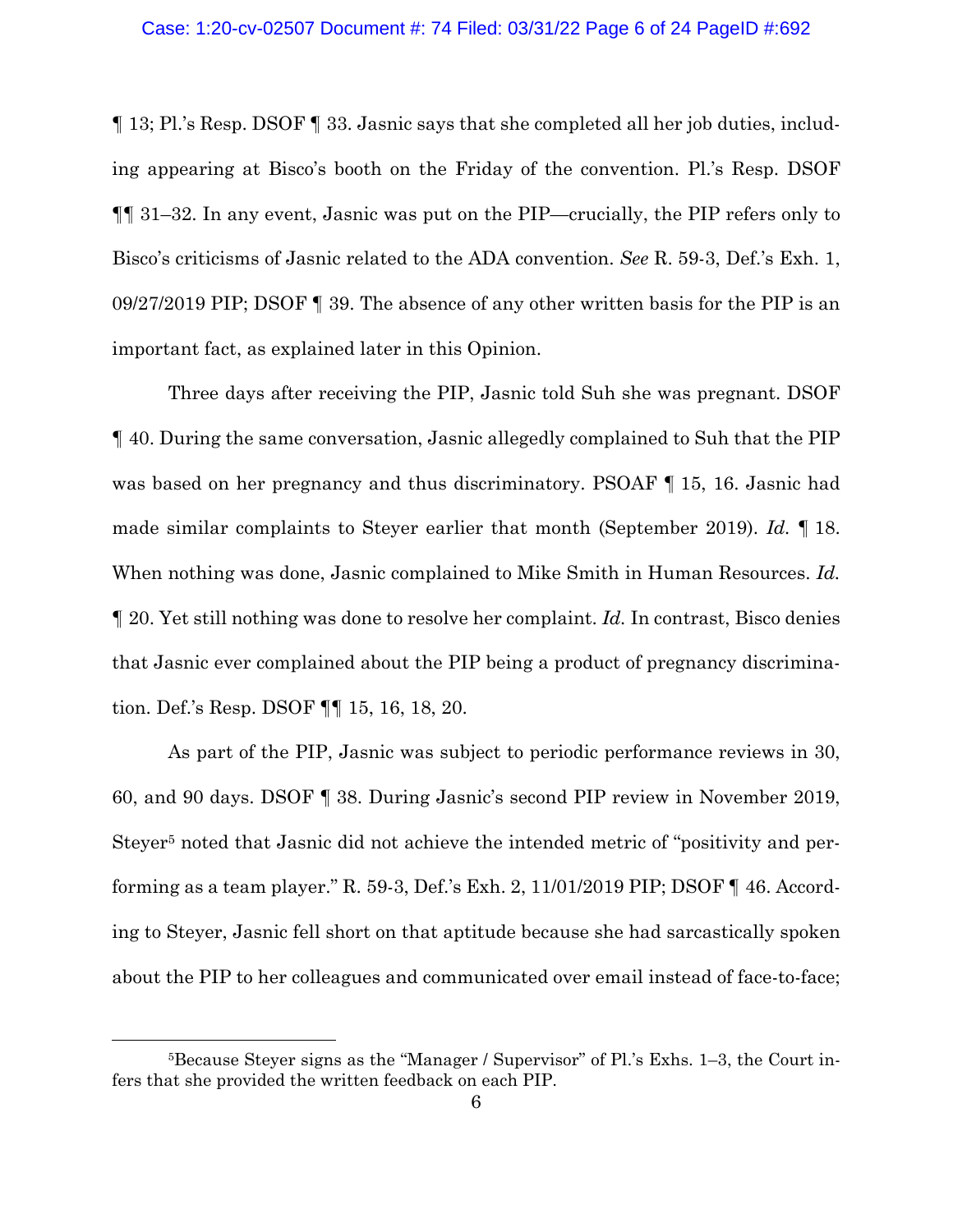#### Case: 1:20-cv-02507 Document #: 74 Filed: 03/31/22 Page 7 of 24 PageID #:693

thus, she had not helped "rebuild a relationship that is seemingly broken." *Id*. Again, Jasnic denies that any of those things happened. Pl.'s Resp. DSOF ¶ 46.

Jasnic's third PIP review, in December 2019, was more positive. Steyer reported that Jasnic had "been approachable and cooperative," and also had refrained from engaging in the negative conduct noted in the preceding review. R. 59-3, Def.'s Exh. 3, 12/06/2019 PIP; DSOF ¶ 49. Reflecting that assessment, the check box for "Results partially achieved and/or employee continuing toward satisfactory level" is checked. *Id*.

Then, in January 2020, Bisco issued its final 90-day PIP review. R. 59-3, Def.'s Exh. 4, 1/10/2020 PIP. According to the January review, Jasnic failed to meet Bisco's core values of positivity and performing as a team player. The PIP noted that she had incomplete work assignments and issues with accuracy in her work. *Id.* In December 2019, Bisco's management team, including Suh but supposedly not Steyer, decided to fire Jasnic. DSOF ¶ 54. The parties dispute whether any employees similarly situated to Jasnic were treated more favorably than her. *Id.* ¶¶ 55–59; Pl.'s Resp. DSOF ¶¶ 55–59.

Jasnic filed this lawsuit, and after discovery, Bisco now moves for summary judgment, R. 57, against all counts in the operative pleading, which is the Amended Complaint.

### **II. Legal Standard**

Summary judgment must be granted "if the movant shows that there is no genuine dispute as to any material fact and the movant is entitled to judgment as a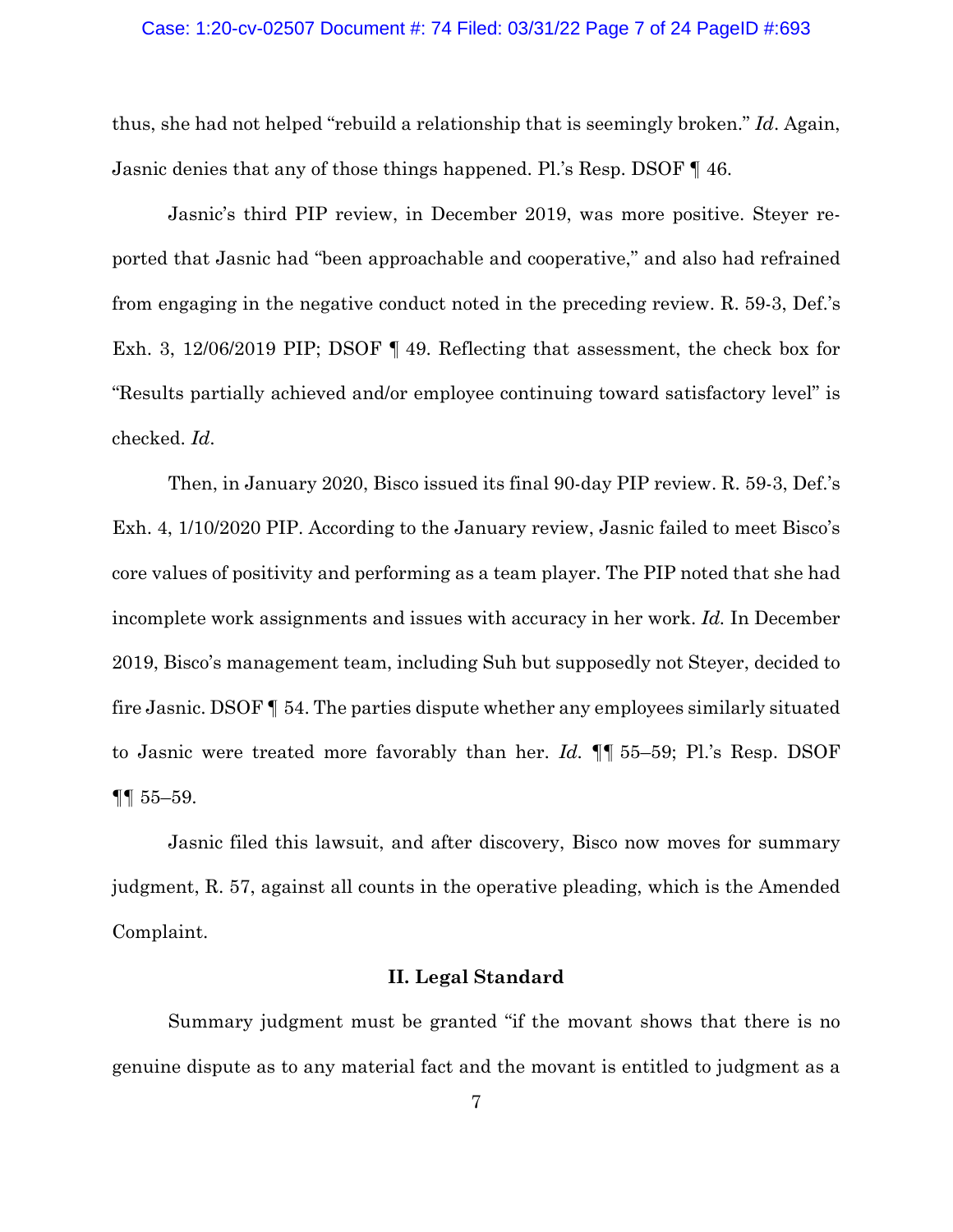matter of law." Fed. R. Civ. P. 56(a). A genuine issue of material fact exists if "the evidence is such that a reasonable jury could return a verdict for the nonmoving party." *Anderson v. Liberty Lobby, Inc.*, 477 U.S. 242, 248 (1986). In evaluating summary judgment motions, courts must view the facts and draw reasonable inferences in the light most favorable to the non-moving party. *Scott v. Harris*, 550 U.S. 372, 378 (2007). The Court may not weigh conflicting evidence or make credibility determinations, *Omnicare, Inc. v. UnitedHealth Grp., Inc.*, 629 F.3d 697, 704 (7th Cir. 2011), and must consider only evidence that can "be presented in a form that would be admissible in evidence." Fed. R. Civ. P. 56(c)(2). The party seeking summary judgment has the initial burden of showing that there is no genuine dispute and that they are entitled to judgment as a matter of law. *Carmichael v. Village of Palatine*, 605 F.3d 451, 460 (7th Cir. 2010); *see also Celotex Corp. v. Catrett*, 477 U.S. 317, 323 (1986); *Wheeler v. Lawson*, 539 F.3d 629, 634 (7th Cir. 2008). If this burden is met, the adverse party must then "set forth specific facts showing that there is a genuine issue for trial." *Anderson*, 477 U.S. at 256.

### **III. Analysis**

#### **A. Discrimination (Counts 1 & 4)**

Jasnic argues that a reasonable jury could find that she was fired because of her sex and pregnancy. Pl.'s Br. at 8–9. Title VII prohibits employment discrimination on the basis of sex. 42 U.S.C. § 2000e–2(a). The Pregnancy Discrimination Act later amended Title VII by explicitly barring discrimination "on the basis of pregnancy, childbirth or related medical conditions." 42 U.S.C. § 2000e(k). The Act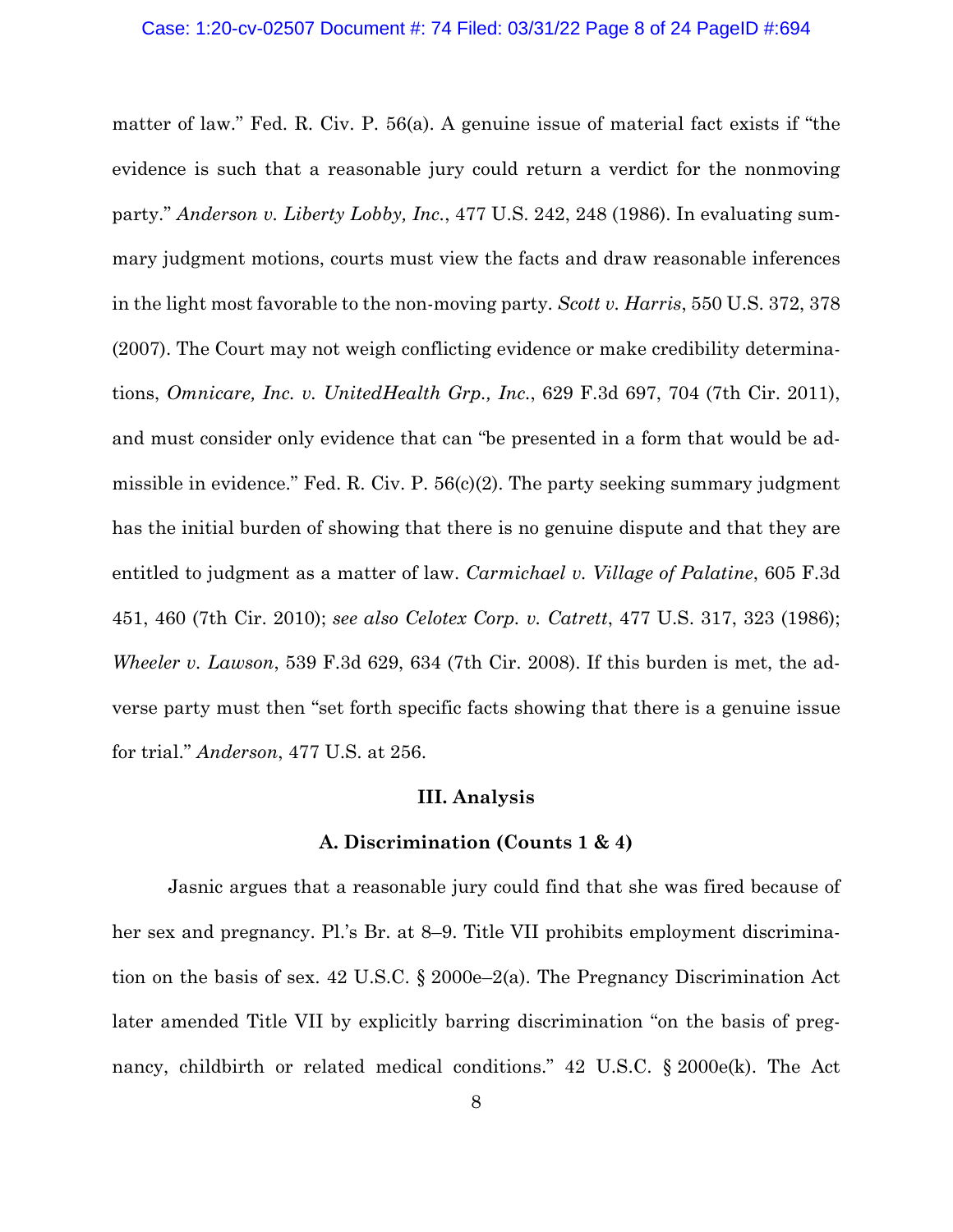#### Case: 1:20-cv-02507 Document #: 74 Filed: 03/31/22 Page 9 of 24 PageID #:695

clarified the scope of Title VII by recognizing that "for all Title VII purposes, discrimination based on a woman's pregnancy is, on its face, discrimination because of her sex." *Hall v. Nalco Co.*, 534 F.3d 644, 647 (7th Cir. 2008) (quoting *Newport News Shipbuilding & Dry Dock Co. v. EEOC*, 462 U.S. 669, 684 (1983)). Likewise, the Illinois Human Rights Act (IHRA for short) makes it a "civil rights violation" for employers to discriminate against employees, including terminating them "on the basis of pregnancy, childbirth, or medical or common conditions related to pregnancy or childbirth." 775 ILCS 5/2-102(I). The Court applies the Title VII framework to discrimination claims made under the IHRA. *Reed v. Freedom Mortg. Corp.*, 869 F.3d 543, 547 (7th Cir. 2017).

 To prevail on a Title VII discrimination claim, a plaintiff must show that "the evidence would permit a reasonable factfinder to conclude that the plaintiff's race, ethnicity, sex, religion, or other proscribed factor caused the discharge or other adverse employment action." *Ortiz v. Werner Enterprises, Inc.*, 834 F.3d 760, 765 (7th Cir. 2016). The Seventh Circuit has dispensed with the "direct" and "indirect" frameworks for analyzing employment discrimination claims, *id.* at 765; the frameworks had taken on a life of their own, sowing confusion and sometimes imposing a too-high burden on plaintiffs. But the prima facie framework under *McDonnell Douglas* of course survives (it was established by the Supreme Court). *Ortiz*, 834 F.3d at 766.

Jasnic does not argue that any direct evidence of intentional discrimination exists. *See generally* Pl.'s Br. Jasnic instead relies on the indirect method under *McDonnell Douglas*, which requires her to show that: (1) she belongs to a protected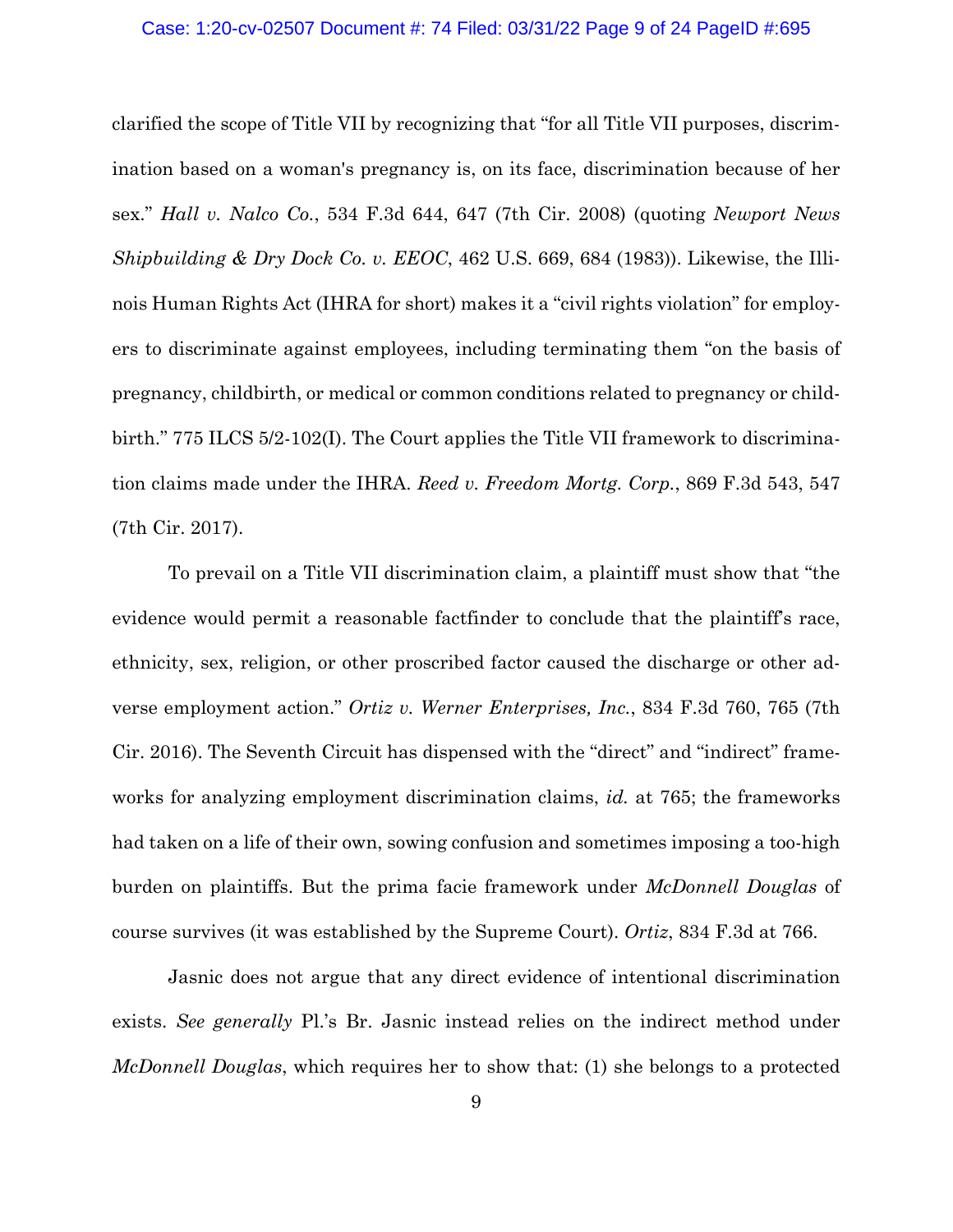#### Case: 1:20-cv-02507 Document #: 74 Filed: 03/31/22 Page 10 of 24 PageID #:696

class; (2) she performed her job to the defendant's legitimate expectations; (3) she suffered an adverse employment action; and (4) similarly situated employees outside of her protected class were treated more favorably by the defendant. *David v. Bd. of Trustees of Cmty. Coll. Dist. No. 508*, 846 F.3d 216, 225 (7th Cir. 2017) (cleaned up). If the plaintiff is able make a prima facie case, then the burden shifts to the employer to provide "a legitimate, nondiscriminatory reason for the adverse employment action." *Id.* If the defendant successfully rebuts the plaintiff's prima facie case, then the burden shifts back to the plaintiff "to submit evidence that the employer's explanation is pretextual." *Id.*

It is worth noting that the *McDonnell Douglas* framework is just one of the ways to show that "a reasonable factfinder could conclude that an employer engaged in an adverse employment action based on the plaintiff's" sex or on another proscribed factor. *McDaniel v. Progress Rail Locomotive, Inc.*, 940 F.3d 360, 368 (7th Cir. 2019). Ultimately, the Court must assess the evidence "as a whole, rather than asking whether any particular piece of evidence proves the case by itself." *Id.* (citing *Ortiz*, 834 F.3d at 765).

In arguing against summary judgment, Jasnic enlists the assistance of the *McDonnell Douglas* framework, Pl.'s Br. at 8, conceding that there is no direct evidence that Bisco engaged in pregnancy discrimination. Bisco asserts that Jasnic fails to show that (1) her job performance met Bisco's legitimate expectations; (2) she suffered an adverse employment action; or that (3) similarly situated employees outside her protected class were treated more favorably. Def.'s Br. at 10–11. Bisco also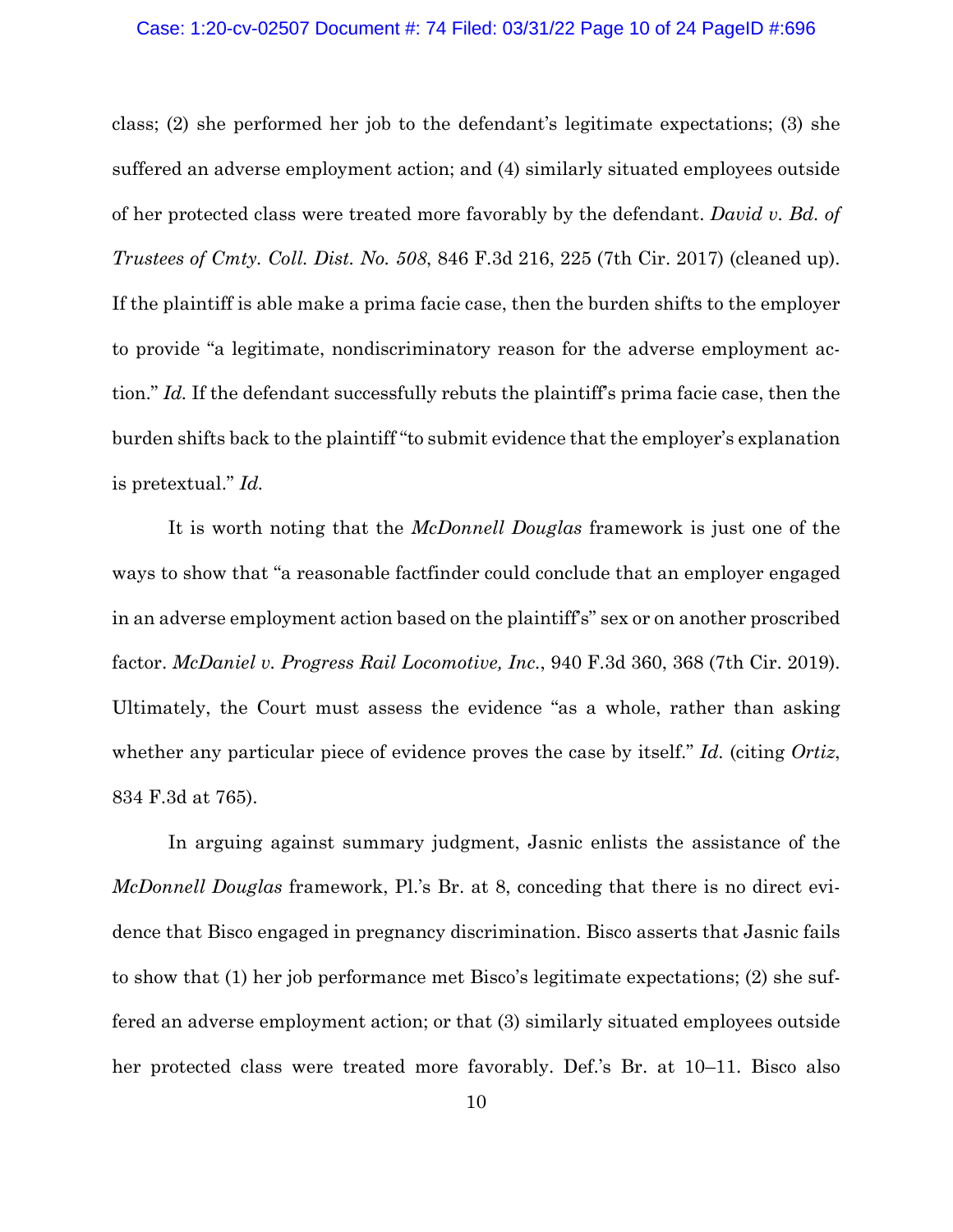contends that it had a legitimate, non-discriminatory reason for its actions. *Id.* at 15– 16. With those battle lines drawn, first up is Jasnic's prima facie case under *McDonnell Douglas*, and then the evidence as a whole under *Ortiz*.

## **1.** *McDonnell Douglas*

The Court begins with an examination of the *McDonnell Douglas* factors. Jasnic easily meets the first and third elements. It is undisputed that Jasnic was a member of a protected class. *See* Def.'s Br. at 11; Pl.'s Br. at 9. She was pregnant during the relevant time of the alleged discrimination and Bisco (at the least Steyer—more on this later) was aware that she was pregnant. *See* DSOF ¶¶ 21, 40. It is also undisputed that Jasnic suffered an adverse employment action. Although the parties contest whether Jasnic's placement on the PIP meets this element, *see* Def.'s Br. at 14– 15; Pl.'s Br. at 13–14, her firing in December 2019 obviously qualifies, *Bagwe v. Sedgwick Claims Mgmt. Servs., Inc.*, 811 F.3d 866, 889 (7th Cir. 2016).

Putting aside for the moment whether Jasnic met Bisco's legitimate employment expectations,<sup>6</sup> Jasnic has failed to identify similarly situated employees outside of her protected status who received more favorable treatment. Generally, a plaintiff must show that this similarly situated "comparator" (1) had the same supervisor; (2) was subject to the same standards; and (3) "engaged in similar conduct without such differentiating or mitigating circumstances as would distinguish [her] conduct or the

<sup>6</sup>In this particular case, because Bisco's proffered reason for Jasnic's firing is poor job performance, the analysis of that element of the prima facie case would "merge[ ] with[ ] the question of pretext." *Vaughn v. Vilsack*, 715 F.3d 1001, 1007 (7th Cir. 2013). The Court will discuss this issue when it considers the evidence in its totality. *See Ortiz*, 834 F.3d at 765.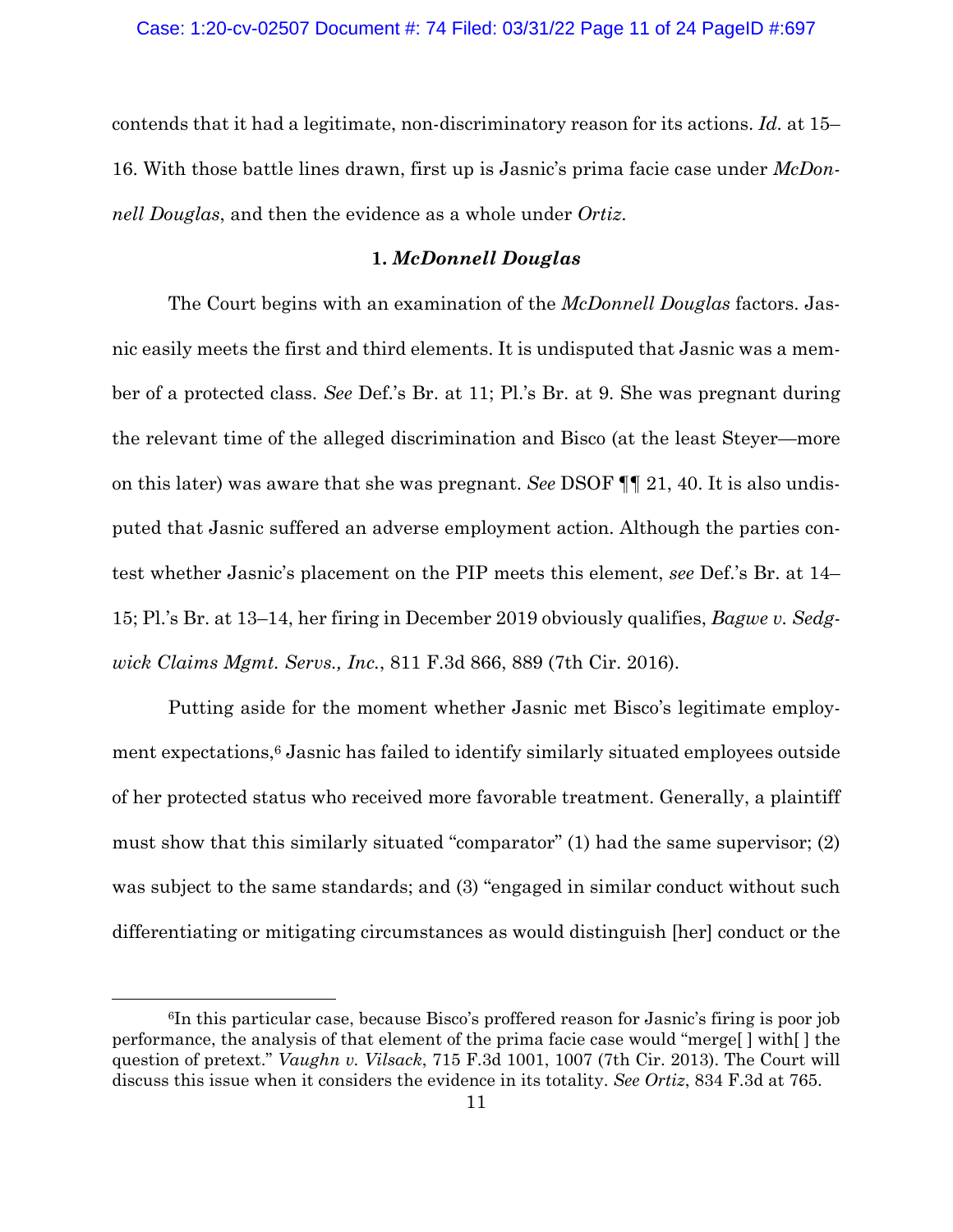#### Case: 1:20-cv-02507 Document #: 74 Filed: 03/31/22 Page 12 of 24 PageID #:698

employer's treatment of [her]." *Orton-Bell v. Indiana*, 759 F.3d 768, 777 (7th Cir. 2014) (cleaned up). Although comparators do not need to be identical to the plaintiff, they must be similar enough that "the distinctions between the plaintiff and the proposed comparators are not so significant that [the distinctions] render the comparison effectively useless." *Coleman v. Donahoe*, 667 F.3d 835, 846 (7th Cir. 2012) (cleaned up). As a reminder, even though the prima facie case itself does not play a formal role at trial (as distinct from the summary judgment stage), the evidence relating to comparators must still be viewed in the light most favorable to Jasnic.

Here, Jasnic points to five comparators: Tony Adler, Liang Chen, Tom Czervionke, Mike Davidson, and Don Rice. PSOAF ¶¶ 33–37. As an initial question, there is uncertainty over who supervised Jasnic and who ultimately decided to fire her. This is important because, generally speaking, a similarly situated comparator ought to have been working under the same supervisors who made the employment decisions as to the plaintiff. It is true that Jasnic reported to Park before Steyer replaced him as supervisor in April 2019. DSOF  $\P$  3–4. Steyer also supervised Jasnic during the October through December 2019 PIP reviews. *See* Def.'s Exhs 1–3. But Jasnic's final PIP, dated January 2020, is—curiously—not signed by anyone. 01/10/2020 PIP. This leaves open the possibility that Steyer or Suh—or both—contributed to the final decision to fire Jasnic. *Cf.* R. 59-3, Def.'s Exh. C, Carolyn Suh Dep. at 90:22–25 (suggesting the management team consisting of Julie Suh, Won Suh, Dave Keyser, Tom Czervionke, and Kevin McCauley made the decision).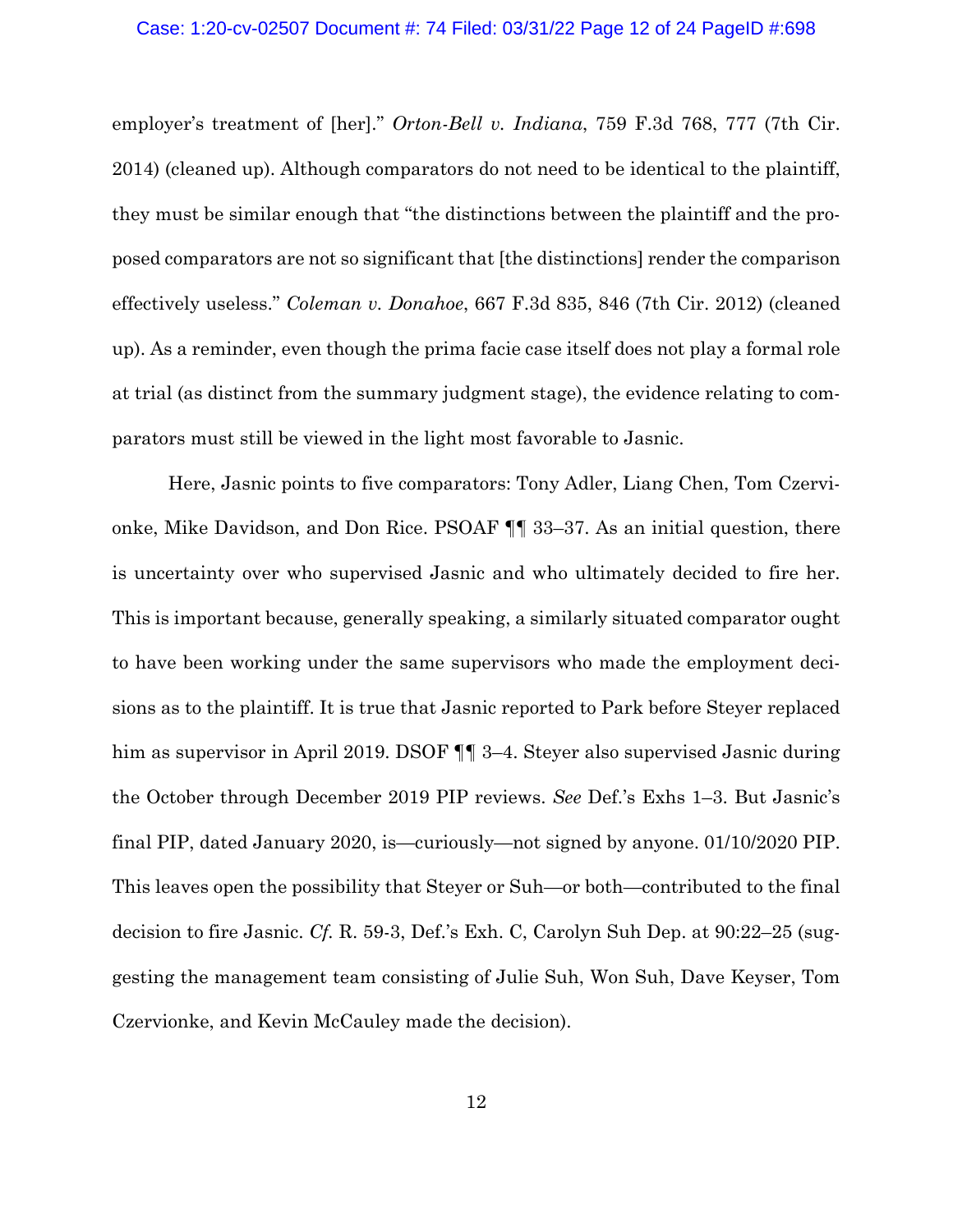#### Case: 1:20-cv-02507 Document #: 74 Filed: 03/31/22 Page 13 of 24 PageID #:699

Either way, Jasnic does not offer any evidence that the five comparators worked in Jasnic's department or were supervised by Steyer or Suh. *See generally* PSOAF ¶¶ 33–37. As already mentioned, Czervionke was a member of the management team and unlikely to be supervised by either Steyer or Suh. Suh Dep. at 90:22– 25. Chen was purportedly Bisco's Director of Research and Development, Jasnic Dep. at 198:5–6, a position without any apparent overlap with Steyer or Suh. And finally, the record contains no mention of Davidson or Rice's job titles and their place in Bisco's chain-of-command.7 Even when the evidence is viewed in Jasnic's favor, given the absence of a shared disciplinary decision-maker with Plaintiff, the five employees are not similarly situated comparators. *See Peele v. Country Mut. Ins. Co.*, 288 F.3d 319, 330 (7th Cir. 2002) (explaining that typically a plaintiff must show "that the two [similarly situated] employees dealt with the same supervisor[.]") (cleaned up).

It is worth noting that, although Jasnic failed to offer similarly situated compartors, Bisco's own additional evidence of four employees who were fired for failing to meet the company's core values is itself *not* sufficient to show the absence of discrimination. *See* Def.'s Br. at 13; Def.'s Reply at 10–11. Bisco offers the examples of Yangtong Jenny Wang (Senior Research Scientist), Carrie Osing (Regulatory Affairs Manager), Kyung Boo (Production Assembler), and Tony Adler (Director of Finance

<sup>7</sup>Tony Adler, Director of Finance & Administration, was fired on May 27, 2020, due to "safety violation/core values" and thus is not a proper comparator for purposes of this analysis. *See* R. 59-5, Def.'s Exh. E, Michael Smith Decl. ¶ 12. Even if Adler had not been fired, Jasnic fails to show he had the same supervisor or occupied a relevantly similar job position as Jasnic.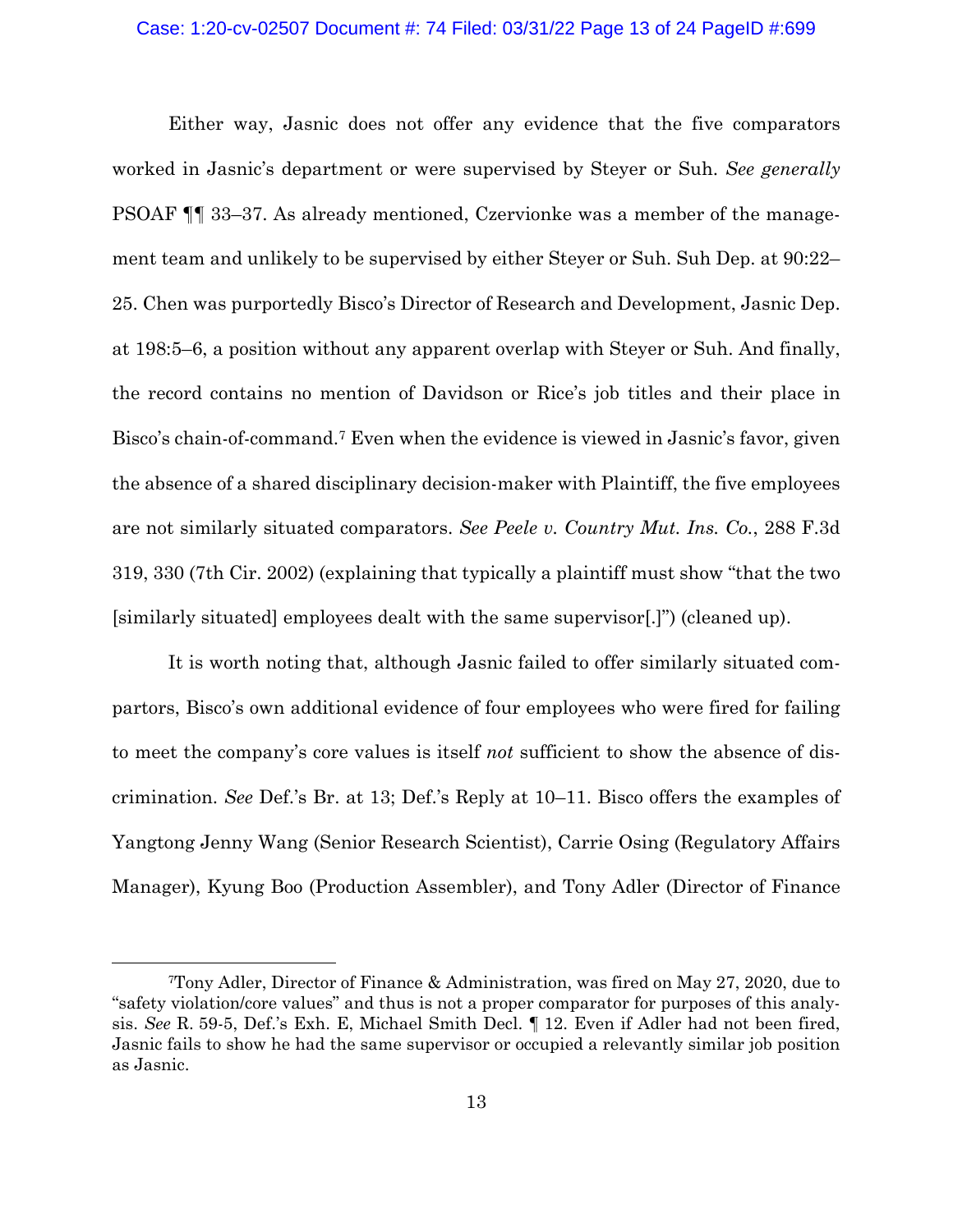#### Case: 1:20-cv-02507 Document #: 74 Filed: 03/31/22 Page 14 of 24 PageID #:700

& Administration) as employees who were fired for failing to meet Bisco's core values. *See* Smith Decl. ¶¶ 8–12. None of these employees share relevant attributes with Jasnic, including the same supervisor, job position, or disciplinary record. This category of evidence thus falls short as a defense on two grounds: (1) evidence of employees who received comparable treatment does *not* mean that there are no employees who received more favorable treatment; and (2) Bisco concedes that none of these employees were supervised by Steyer. *See* Def.'s Br. at 14.

In any event, returning to Jansic's proffered comparators, even if Jasnic had shown that the five comparators worked in her department and shared the same supervisors, she does not provide sufficient evidence that they engaged in similar conduct and faced more favorable treatment. Indeed, Jasnic offers no evidence concerning each comparator's position and whether they had similar disciplinary records or similar performance reviews. *See Johnson v. Advocate Health and Hosps. Corp.*, 892 F.3d 887, 896–97 (7th Cir. 2018) (affirming grant of summary judgment because plaintiff provided insufficient evidence of similarly situated employees). Rather, she relies on conclusory and speculative allegations not based on her *personal* knowledge and that do not otherwise appear to have an admissible-evidence basis. *See e.g.*, Jasnic Dep. at 196:24–197:8 ("All of my knowledge [about Czervionke] is what people have said that are very close with the Suhs."); *id.* at 206:15–19 ("It was because the Suhs felt that Liang Chen was just not doing his job properly."); *id.* at 206:22–207:4 ("[Rice] was not a good employee at all. He never got his work done. He was always late on everything."); *id.* at 207:16–22 ("[Davidson is] an individual that does not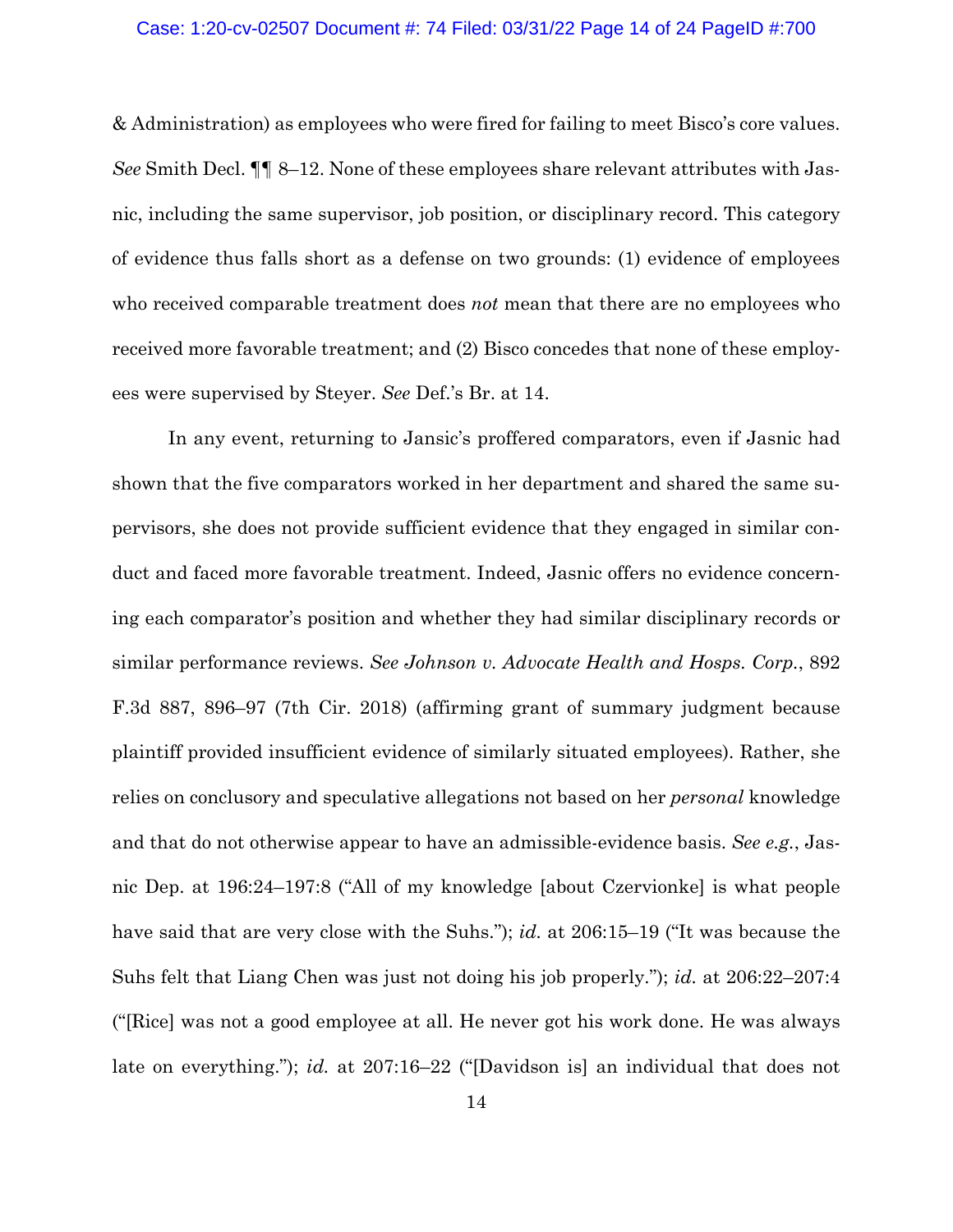#### Case: 1:20-cv-02507 Document #: 74 Filed: 03/31/22 Page 15 of 24 PageID #:701

really speak to anyone in the company. He will never say hello to you down the hall."). To the extent that Jasnic did have some personal interactions with the comparators and she did have a few, as the cited deposition testimony notes—she still falls short of admissible evidence of the comparator's overall job performance. For example, Jasnic's broad deposition testimony that Rice "never got his work done," Jasnic Dep. at 206:22–207:4, would not be admissible at trial without Jasnic providing the *foundation* for that knowledge—how did she know this? Did she obtain Rice's personnel file? Did others tell her this? Jasnic simply does not offer the foundation for her conclusions and characterizations of others. *See McDaniel*, 940 F.3d at 369 (7th Cir. 2019) (rejecting speculative and conclusory assertions of "evidence that [plaintiff] was treated less favorably than similarly situated employees") (cleaned up). Because Jasnic has not identified any similarly situated employees to allow a factfinder to conduct a "meaningful comparison," even with the evidence viewed in her favor, she has failed to establish a prima facie case for discrimination. *Id*.

### **2. Overall Circumstantial Evidence**

 Moving on, the Court next considers "whether the totality of the evidence shows discrimination," *see Igasaki v. Illinois Dep't of Fin. & Pro. Regul.*, 988 F.3d 948, 958 (7th Cir. 2021) (citing *Ortiz*, 834 F.3d at 765), an analysis in which the Court "eschew[s] any framework or formula." *Id*. Instead, the Court will "aggregat[e] the evidence to find an overall likelihood of discrimination." *Joll v. Valparaiso Cmty. Sch.*, 953 F.3d 923, 924 (7th Cir. 2020) (cleaned up).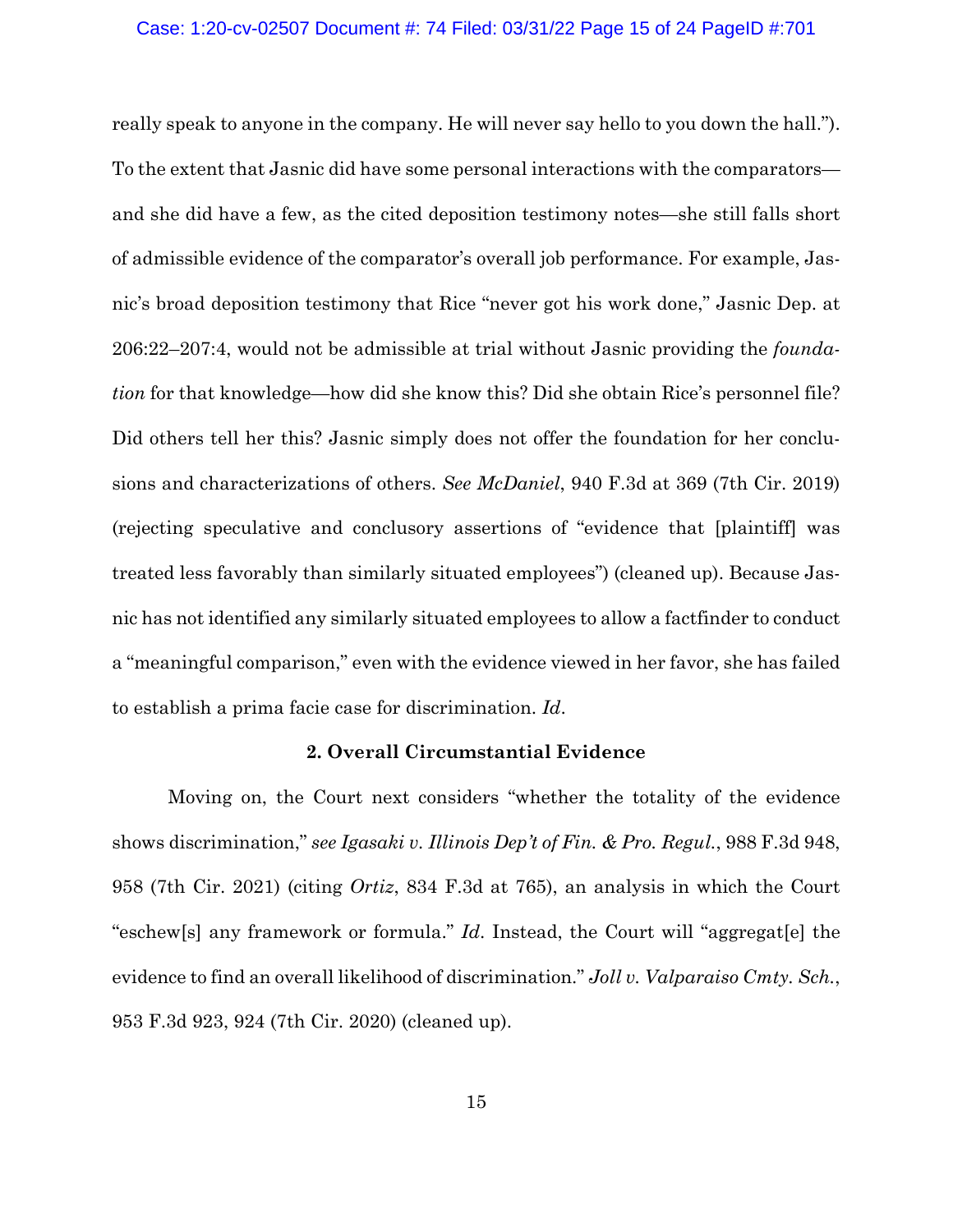#### Case: 1:20-cv-02507 Document #: 74 Filed: 03/31/22 Page 16 of 24 PageID #:702

 An examination of the circumstantial evidence does yield enough for a reasonable jury to find that Bisco fired Jasnic based on her pregnancy. The starting point is Jasnic's initial PIP dated September 27, 2019. 09/27/2019 PIP. On the documentation of the PIP's initiation, Bisco limited itself to three reasons for putting Jasnic on the plan after her attendance at the 2019 ADA event: (1) Jasnic did not show up to "a Bisco paid outing" (that is, the Alcatraz tour); (2) she did not "engage with guests" during a new dentist reception; and (3) she was not seen at the Bisco booth on the Friday of the event. *Id.*; *see* DSOF ¶¶ 27–35. Consequently, according to Bisco, Jasnic needed to improve on her "positivity and perform[ance] as a team player." *Id.; see*  DSOF ¶ 36.

Jasnic contests these three justifications, asserting in turn that (1) she informed Steyer that she could not attend the Alcatraz tour due to her morning sickness, Pl.'s Resp. DSOF ¶¶ 27, 30, 34; (2) she completed her job tasks by engaging with guests and vendors each day at the reception, *id.* ¶¶ 27, 30, 32; and (3) she was likely attending a Friday course during the time that she was observed to be absent at the Bisco booth, *id.* ¶¶ 27, 30–31. Unlike the speculation about comparators, here Jasnic is testifying based on personal knowledge of each purported basis for the PIP. Given the lack of a basis for the PIP, Jasnic argues, the real motivation for the PIP was her pregnancy. The key question is whether Suh knew about the pregnancy at all. Remember that Jasnic had alerted Steyer (her immediate supervisor) of the pregnancy in August 2019. DSOF ¶ 21. Although Steyer assured Jasnic that she would keep news of Jasnic's pregnancy confidential, *id.*, Jasnic argues that a reasonable jury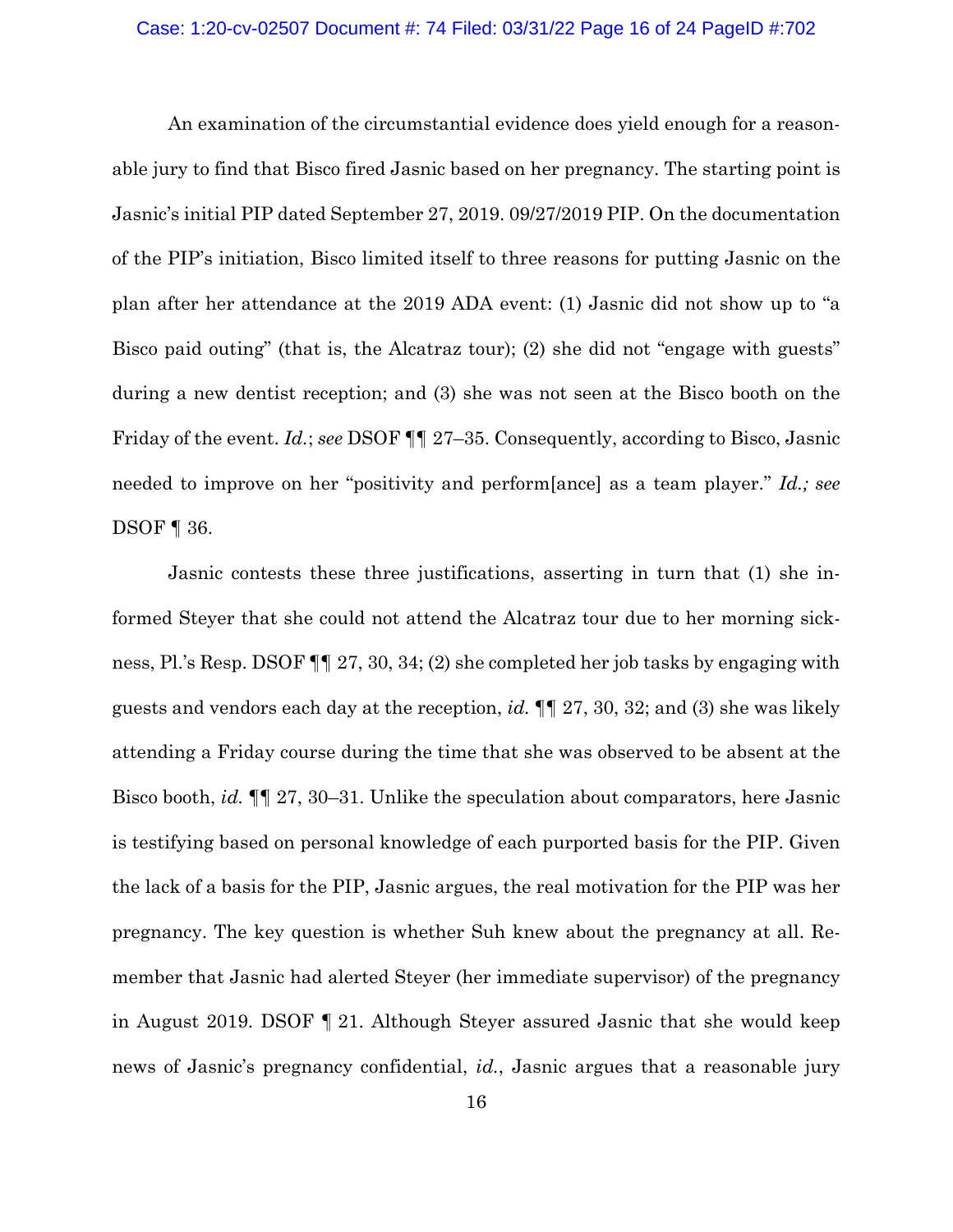#### Case: 1:20-cv-02507 Document #: 74 Filed: 03/31/22 Page 17 of 24 PageID #:703

could find that Steyer told Suh about the pregnancy as a result of Jasnic's failure to attend the Alcatraz boat tour. Pl.'s Resp. DSOF ¶ 29. The chain of reasoning is this: Suh decided to institute the PIP in part because of the missed Alcatraz trip. But it would make little sense to institute the PIP for Steyer's supervisee (Jasnic) without talking with Steyer first—and Steyer knew about the pregnancy and knew (crediting Jasnic's testimony) that Jasnic missed the tour because of her morning sickness. DSOF ¶¶ 21, 22; PSOAF ¶ 13. It is reasonable to infer that, in those circumstances, Steyer naturally told Suh about Jasnic's pregnancy and Jasnic's proffered reason for the missed tour; indeed, it would be a form of supervisor malpractice, so to speak, not to. This would all have happened in a very compressed time period relative to instituting the PIP. What this means is that a reasonable jury could find that Suh, knowing of Jasnic's pregnancy, imposed a baseless (in Jasnic's telling of events) PIP.

 Moving forward, it is true that, in the month following the September placement on the PIP, Bisco informed Jasnic that, so far, she had not achieved the necessary improvement results. The PIP documentation cites two reasons: she sarcastically spoke about the PIP to colleagues and communicated over email as opposed to face-to-face. 11/01/2019 PIP. Jasnic denies having spoken sarcastically about the PIP, Pl.'s Resp. DSOF ¶ 46; Jasnic Dep. at 214:6–8, and points out that the initial PIP did not set forth an improvement metric about communicating more face-to-face than via email. In any event, during the next month's PIP review, Bisco actually determined that Jasnic had been "approachable and cooperative" and had not discussed the PIP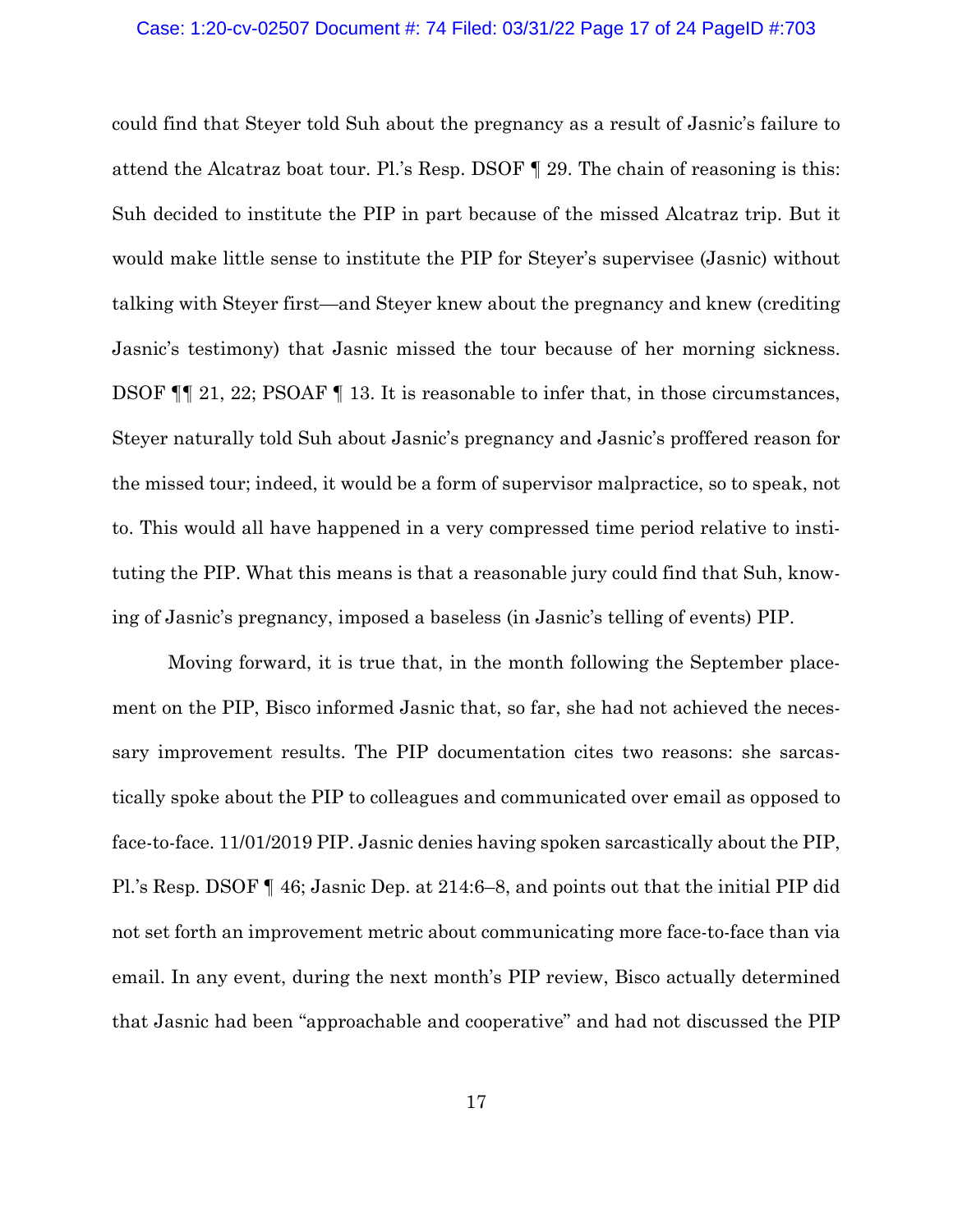#### Case: 1:20-cv-02507 Document #: 74 Filed: 03/31/22 Page 18 of 24 PageID #:704

with others. 12/06/2019 PIP. More importantly, the PIP review declared that Jasnic was "continuing toward [a] satisfactory level" and "partially achieved" results. *Id*.

 At that point, then, Jasnic was on a satisfactory path. Yet the final January 2020 review was negative—and suspiciously so. *See* 01/10/2020 PIP. First—unlike the initiating document and all the prior reviews—the final review is not signed by anyone. *Id.* Bisco offers no explanation why no supervisor signed the damning review. Second, the review alleged—for the *first* time during the PIP process—that Jasnic's "lack of effort to perform her duties well and on-time" excluded her as a "performing team player." *Id.* The final review noted that there were allegedly incomplete assignments, including work associated with two product lines: "Bisco and Reliance." But this criticism was absent in any previous PIP review, as well as the PIP initiating document (even though the performance problems allegedly happened before the PIP began). And just as odd, according to Jasnic (who must be credited at this stage of the case), no one had told her about these alleged problems during the PIP. PSOAF ¶¶ 26–28, 31–32. Viewing the evidence in Jasnic's favor, Bisco offered out-of-the-blue grounds to fire Jasnic, all without giving her a chance to address the alleged problems. These circumstances raise doubt about the true justification for Jasnic's firing.

 For its part, Bisco contends that Jasnic had been performing her job duties poorly well before the implementation of the PIP. For example, Steyer contends that she criticized Jasnic's work during the first month that Steyer was her supervisor. DSOF ¶ 18; Def.'s Resp. PSOAF ¶ 5. But Jasnic denies ever receiving any criticism from her supervisors, PSOAF ¶ 1, and that assertion must be credited right now.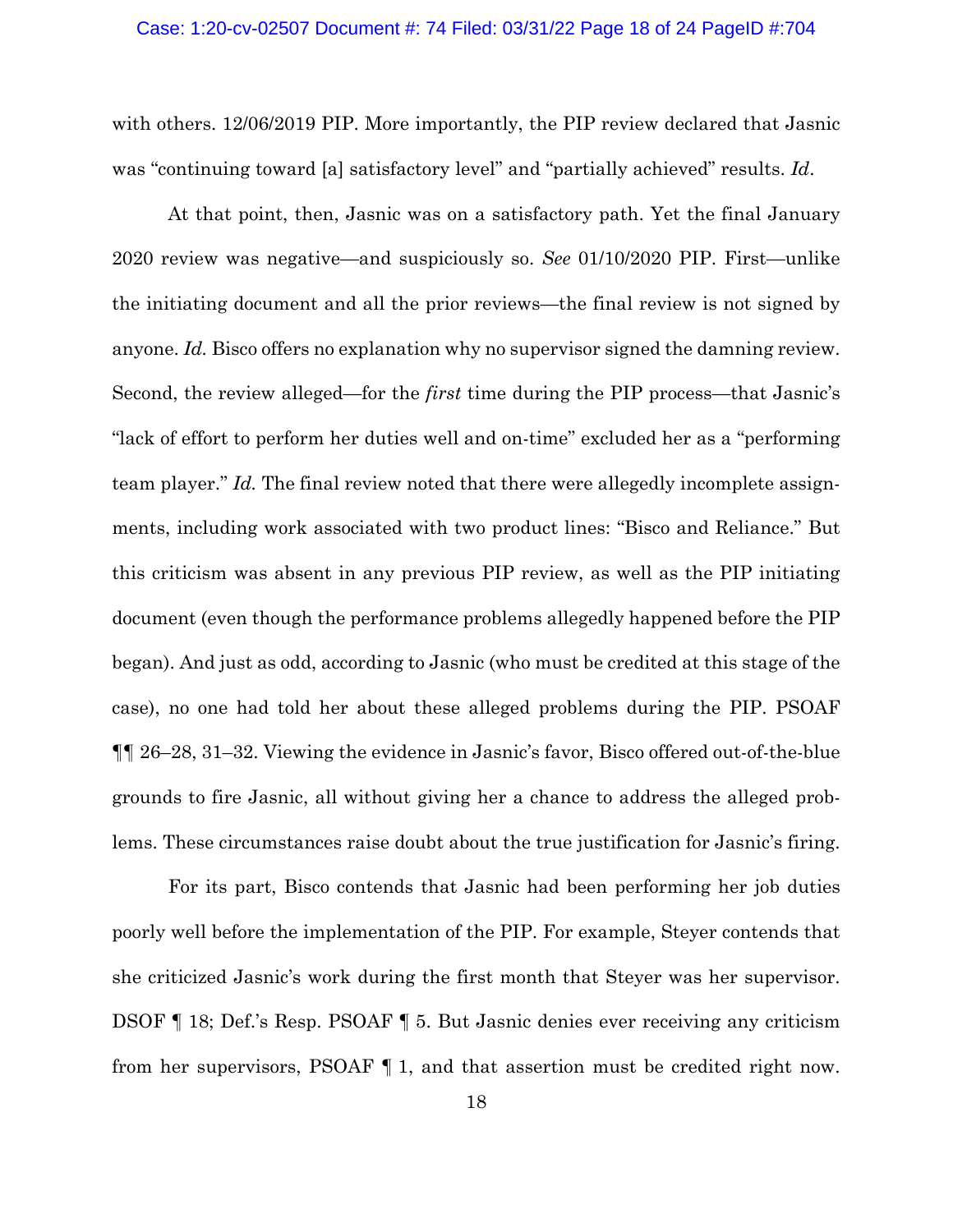#### Case: 1:20-cv-02507 Document #: 74 Filed: 03/31/22 Page 19 of 24 PageID #:705

Indeed, the March 2019 performance review, which is the most recent review before the PIP's initiation, described Jasnic's work performance in glowing terms. PSOAF ¶ 3; *see* Performance Evaluation.

Bisco also contends that Jasnic mishandled the post-market surveillance project that she was assigned in July 2019. DSOF ¶¶ 19–20. Jasnic denies this, *see* Pl.'s Resp. DSOF ¶¶ 19–20, and it is undisputed that Jasnic completed all of the reports, PSOAF ¶ 32. Just as importantly, this alleged performance problem too was not raised in formulating the September 2019 PIP. Again, the rationale for the PIP was the events at the ADA convention—*not* any previous workplace issues. *See* 09/27/2019 PIP; Def.'s Resp. PSOAF ¶ 32 ("Defendant admits that Jasnic was not written up or put on a PIP [in] respon[se] to the PMS reports.").

To the extent that Bisco alleges that Jasnic failed in work related to "Bisco's top selling products," that problem supposedly happened in October 2019. DSOF ¶¶ 41–42. Yet Bisco did *not* raise this issue in the November or December 2019 PIP reviews. *See* 11/01/2019 PIP, 12/06/2019 PIP. All in all, then, viewing the evidence in light most favorable to Jasnic, a reasonable factfinder could infer that the negative final review was baseless. Instead, given that Suh learned (in Jasnic's version of the events) of the pregnancy right before instituting the PIP, and then the PIP ended in a set of false reasons for the firing, a jury could reasonably find that Bisco was motivated by Jasnic's pregnancy. Summary judgment is denied against the discrimination claims.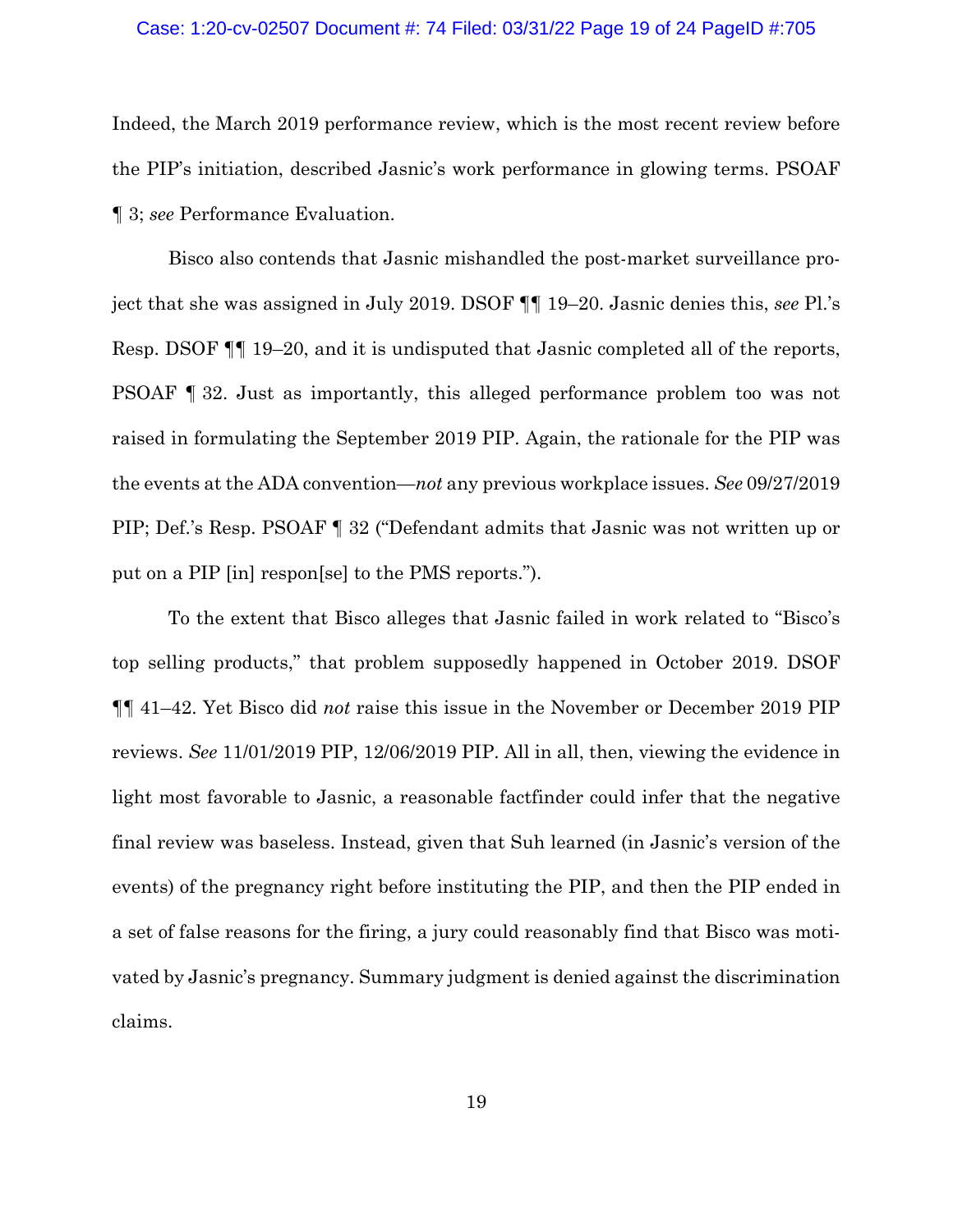### **B. Retaliation (Counts 2 & 5)**

Jasnic also contends that she was fired in retaliation for complaining to Steyer that her PIP was motivated by her pregnancy. Pl.'s Br. at 22–23. To establish a prima facie case of retaliation, Jasnic must show that she (1) opposed an unlawful employment practice under Title VII; (2) was the object of a materially adverse action; and (3) that the adverse action was caused by her opposition to the unlawful employment practice. *Vesey v. Envoy Air, Inc.*, 999 F.3d 456, 461 (7th Cir. 2021). The ultimate question is: "Does the record contain sufficient evidence to permit a reasonable fact finder to conclude that retaliatory motive caused the discharge?" *Khungar v. Access Cmty. Health Network*, 985 F.3d 565, 578 (7th Cir. 2021) (cleaned up).

Here, Jasnic fails to offer enough evidence that her placement on (and continuation of) the PIP was a materially adverse action in response to her opposition against an unlawful employment practice. Although Jasnic contends that Suh knew about her pregnancy before September 27, 2019, *see* Pl.'s Resp. to DSOF ¶ 29, the record is devoid of any evidence that she was placed on the PIP in *retaliation* for a sex-discrimination complaint. The timing does not logically work: the initiation of the PIP happened, and *after* that is when Jasnic complained about pregnancy discrimination. So the initiation of the PIP itself cannot be the product of retaliation.

The continuation of the PIP in theory can be, as a matter of timing, the product of retaliation, but the PIP's continuation does not qualify as an adverse employment action. To be sure, for purposes of a retaliation claim (as distinct from a discrimination claim), an adverse action need only be the type of action that would dissuade a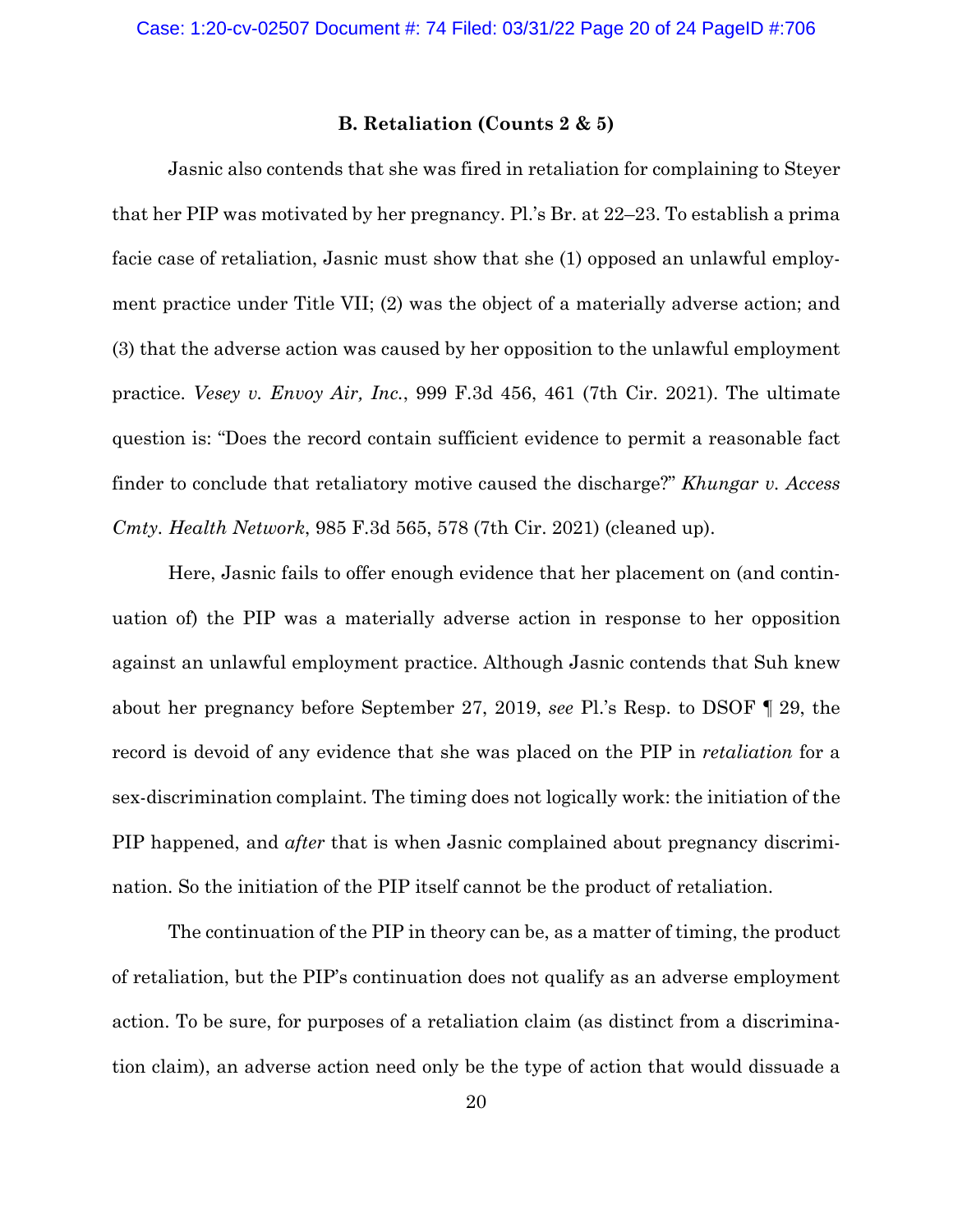#### Case: 1:20-cv-02507 Document #: 74 Filed: 03/31/22 Page 21 of 24 PageID #:707

reasonable employee from complaining about discrimination. But the initial PIP (which could not be retaliatory) already included provisions for periodic 30-day reviews, so Jasnic would have been subject to the reviews regardless of her complaints. DSOF ¶ 38. So the PIP's continuation cannot be the basis for a retaliation claim.

That leaves the firing. This aspect of the claim does satisfy, of course, the adverse-action element. But causation is the problem. To establish causation for a Title VII retaliation claim (and the parties assume the same for the Illinois Human Rights Act retaliation claim), the plaintiff must show "but-for" causation. *Chatman v. Bd. of Educ. of City of Chicago*, 5 F.4th 738, 748–49 (7th Cir. 2021) (cleaned up). Circumstantial evidence of but-for causation may include "suspicious timing, ambiguous oral or written statements, or behavior towards or comments directed at other employees in the protected group." *Long v. Teachers' Ret. Sys. of Ill.*, 585 F.3d 344, 350 (7th Cir. 2009). Jasnic argues that her complaints to Bisco "triggered a series of retaliatory acts toward Jasnic, resulting in her termination." Pl.'s Br. at 23.

But the January 2020 firing took place several months after Jasnic complained about discrimination in September 2019. *See* 01/10/2020 PIP; PSOAF ¶¶ 15, 16, 18. Even moving up the date of the termination decision to the management team's meeting in December 2019, DSOF ¶ 54, more than two months had passed since the protected activity. The Seventh Circuit has held that similar timelines do not establish suspicious timing in multiple cases, even when giving the employee the benefit of reasonable inferences. *Sweet v. Town of Bargersville*, 18 F.4th 273, 279 (7th Cir. 2021) (citing cases). Because suspicious timing alone rarely establishes causation,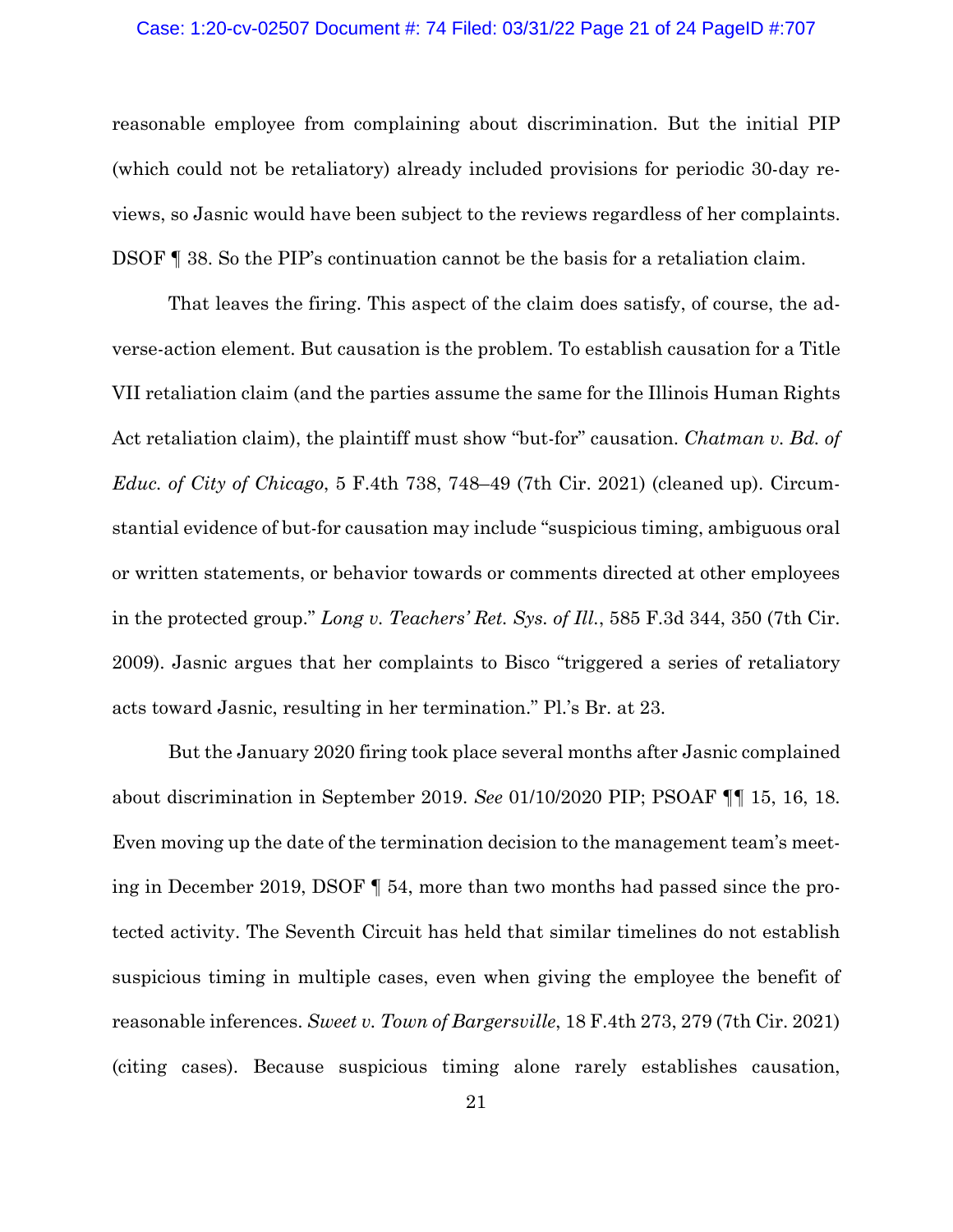*Sklyarsky v. Means-Knaus Partners, L.P.*, 777 F.3d 892, 898 (7th Cir. 2015), and there is no other circumstantial evidence to support an inference of causation here, *id.*, the Court grants summary judgment against the Title VII and Illinois Human Rights Act retaliation claims.

### **C. Retaliatory Discharge (Count 3)**

Finally, Jasnic brings a retaliatory-discharge claim under Illinois common law. Pl.'s Br. at 23–25. To establish a retaliatory-discharge claim under Illinois law, the plaintiff must show that she was: (1) discharged; (2) in retaliation for her protected activities; and (3) that the discharge violates a clear mandate of public policy. *Darchak v. City of Chicago Bd. of Educ.*, 580 F.3d 622, 628 (7th Cir. 2009). This tort is a "limited and narrow cause of action" that balances the interests of the employer, employee, and society. *Turner v. Mem'l Med. Ctr.*, 911 N.E.2d 369, 374 (Ill. 2009) (cleaned up); *see Brooks v. Pactiv Corp.*, 729 F.3d 758, 767 (7th Cir. 2013) ("Illinois courts have emphasized that the retaliatory-discharge cause of action is a narrow and limited exception to the employment-at-will doctrine."). To that end, the Illinois Supreme Court has recognized retaliatory discharge actions in only two settings: where (1) an employee is discharged for filing, or anticipate filing, a claim under the Workers' Compensation Act; and (2) an employee is discharged in retaliation for "whistleblowing," or reporting an employer's illegal or improper conduct. *Michael v. Precision Alliance Grp., LLC*, 21 N.E.3d 1183, 1188 (Ill. 2014) (cleaned up). Bisco argues that summary judgment should be granted against this claim because Jasnic's case does not fall into either category. Def.'s Br. at 20.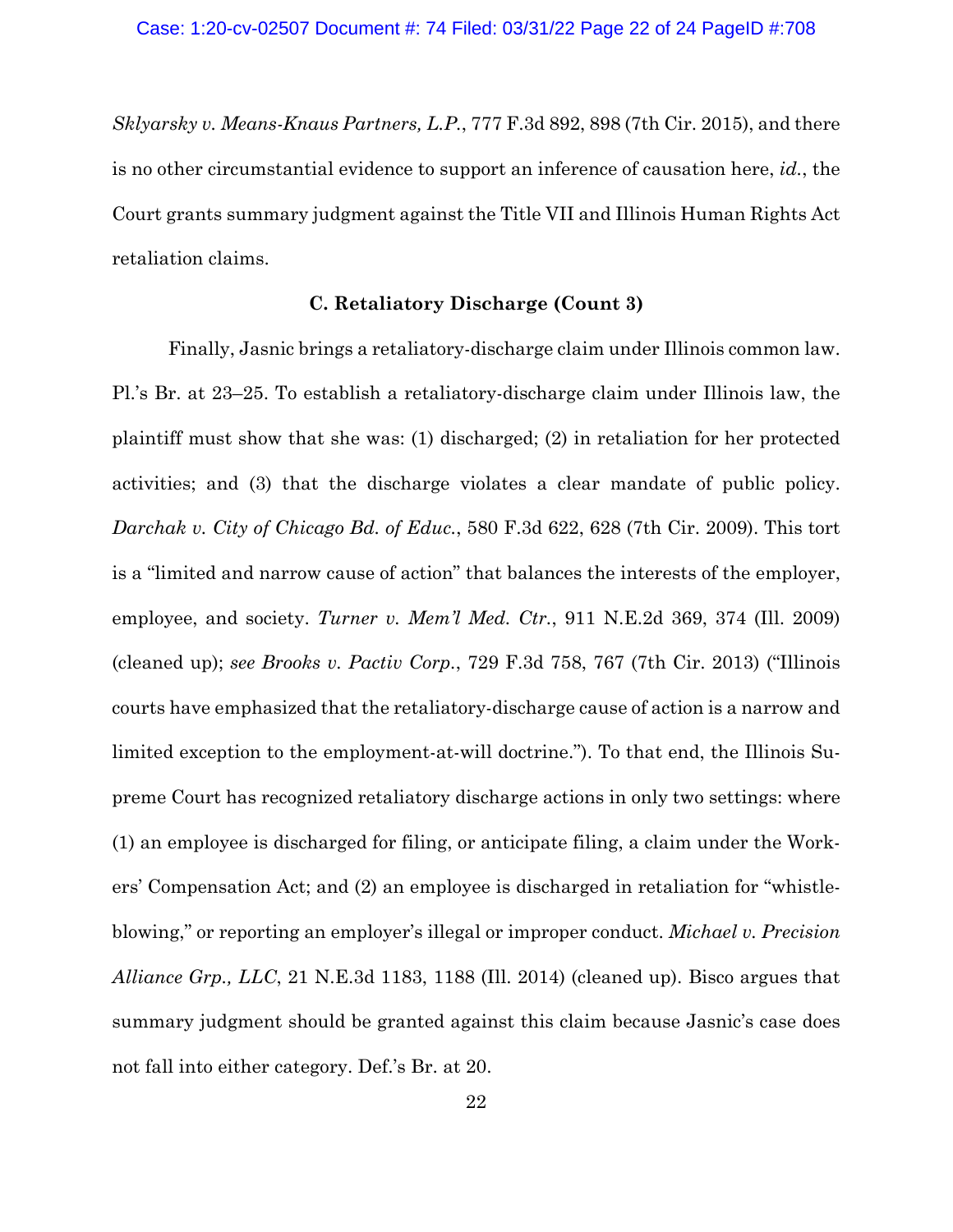#### Case: 1:20-cv-02507 Document #: 74 Filed: 03/31/22 Page 23 of 24 PageID #:709

Jasnic concedes that she neither alleges a claim under the Workers' Compensation Act nor as a whistleblower. Instead, she argues that she should be allowed to proceed with her claim because the conduct at issue violates public policy. Pl.'s Br. at 24. But the threshold question is whether the discharge was in retaliation for complaining about pregnancy discrimination. Just as the circumstantial evidence does not support the causal connection for the Title VII retaliation claims, so too with the Illinois retaliatory-discharge claim. Too much time passed between her complaints and the decision to fire her, and there is no other evidence of the retaliatory connection, even when the evidence is viewed in Jasnic's favor. Even crediting Jasnic's assertions about Bisco's failure to address her complaints, the termination is too remote in time to show suspicious timing between her complaint and termination. This claim too is dismissed.

## **IV. Conclusion**

Bisco's motion for summary judgment is denied on the Title VII and IHRA discrimination claims (Counts 1 and 4), and granted against the Title VII and IHRA retaliation claims (Counts 2 and 5), as well as the common law retaliatory discharge claim (Count 3). With the summary judgment in place, the parties shall engage in good-faith settlement negotiations. The status hearing of April 8, 2022, is reset to May 6, 2022, at 8:30 a.m., but to track the case only (no appearance is required). Instead, the parties shall file a joint status report by April 27, 2022, reporting on the